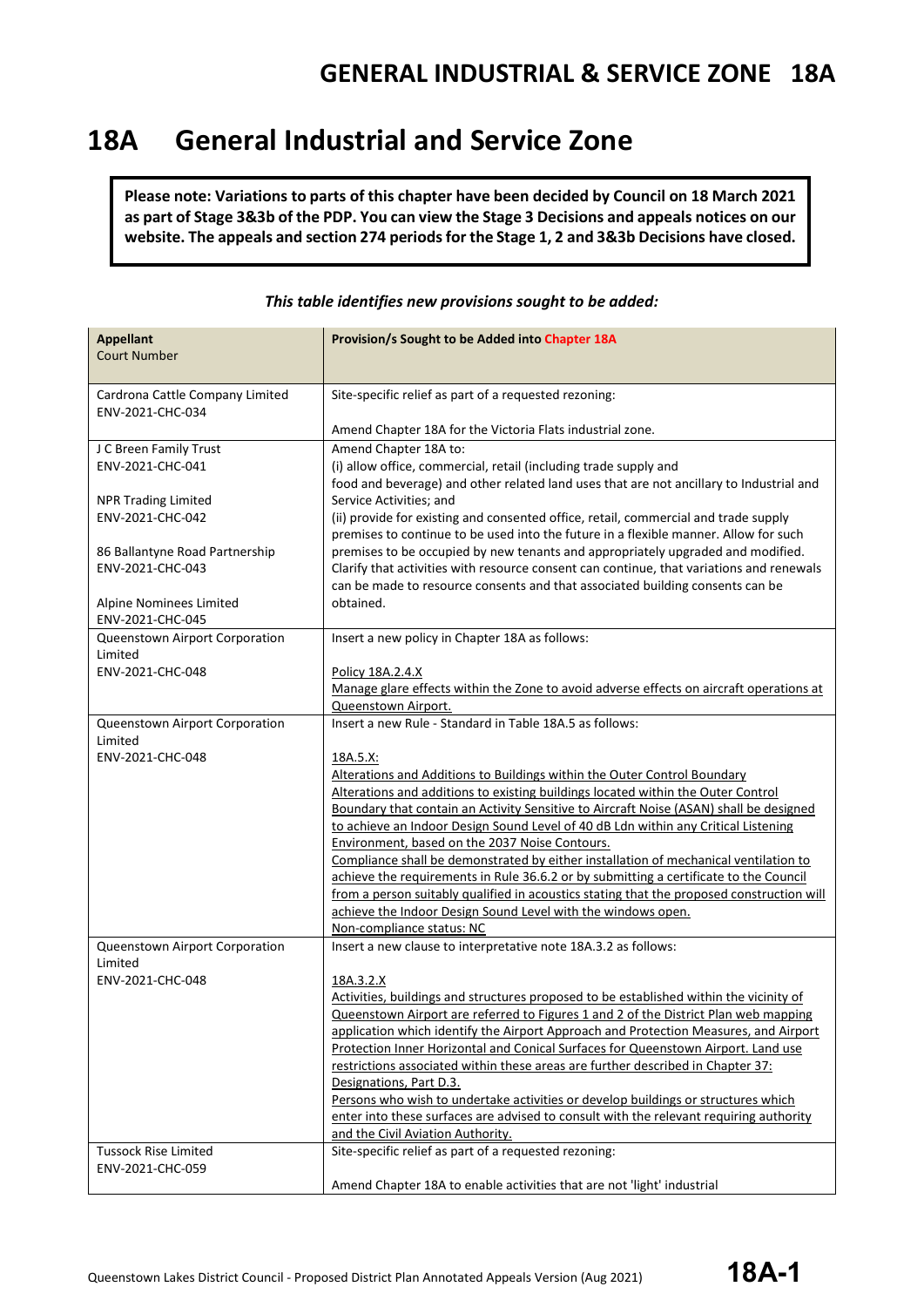| <b>Tussock Rise Limited</b><br>ENV-2021-CHC-059    | Site-specific relief as part of a requested rezoning:                                              |
|----------------------------------------------------|----------------------------------------------------------------------------------------------------|
|                                                    | Amend Chapter 18A to enable expansion or relocation of existing lawfully established<br>activities |
| The Station at Waitiri Limited<br>ENV-2021-CHC-061 | Site-specific relief as part of a requested rezoning:                                              |
|                                                    | Amend Chapter 18A to provide for buildings as controlled activities in respect of                  |
|                                                    | landscaping, external appearance, location of offices and showrooms, and visual<br>impact          |
| The Station at Waitiri Limited<br>ENV-2021-CHC-061 | Site-specific relief as part of a requested rezoning:                                              |
|                                                    | Amend Chapter 18A to permit outdoor storage areas                                                  |
| The Station at Waitiri Limited<br>ENV-2021-CHC-061 | Site-specific relief as part of a requested rezoning:                                              |
|                                                    | Amend Chapter 18A so that visitor accommodation is non-complying                                   |
| The Station at Waitiri Limited<br>ENV-2021-CHC-061 | Site-specific relief as part of a requested rezoning:                                              |
|                                                    | Amend Chapter 18A to provide for one residential unit as onsite custodial                          |
|                                                    | management                                                                                         |
| The Station at Waitiri Limited<br>ENV-2021-CHC-061 | Site-specific relief as part of a requested rezoning:                                              |
|                                                    | Amend Chapter 18A for buildings set back 5m from SH6 and 2m from other boundaries                  |
| The Station at Waitiri Limited<br>ENV-2021-CHC-061 | Site-specific relief as part of a requested rezoning:                                              |
|                                                    | Amend Chapter 18A for 80% site coverage                                                            |
| The Station at Waitiri Limited<br>ENV-2021-CHC-061 | Site-specific relief as part of a requested rezoning:                                              |
|                                                    | Amend Chapter 18A to provide building height 10m                                                   |
| The Station at Waitiri Limited<br>ENV-2021-CHC-061 | Site-specific relief as part of a requested rezoning:                                              |
|                                                    | Amend Chapter 18A for noise standards                                                              |
| The Station at Waitiri Limited<br>ENV-2021-CHC-061 | Site-specific relief as part of a requested rezoning:                                              |
|                                                    | Amend Chapter 18A for no minimum allotment size for subdivision                                    |

#### **18A.1 Purpose**

The purpose of the General Industrial and Service Zone is to provide for the establishment, operation and long term viability of Industrial and Service activities. The Zone recognises the significant role these activities play in supporting the District's economic and social wellbeing by prioritising their requirements, and zoning land to ensure sufficient industrial development capacity.

The Zone seeks to ensure a range of site sizes are available, including for those Industrial and Service activities which require larger buildings and more space for the purpose of outdoor storage, manoeuvring of vehicles including heavy vehicles. Ancillary Office, Retail and Commercial activities are important in supporting Industrial and Service activities and are enabled. Activities and development that would not primarily result in sites being used for Industrial and Service activities are avoided. This includes new Office, Retail and Commercial activities.

A number of existing Office, Retail and Commercial activities were established within the Zone under the previous District Plan framework. The Zone seeks to recognise these activities by permitting them, and to provide for them to change overtime through the resource consent process. Any changes to these activities are likely to be limited in nature and scale so as to support the overall intent of the Zone to provide for Industrial and Service activities.

While the Zone seeks to provide for land uses more commonly associated with noise, glare, dust, odour, shading, visual and traffic effects and other similar effects, it also seeks to manage activities and development to ensure that appropriate levels of amenity are achieved for people who work within and visit the Zone, and to avoid adverse amenity effects on land located outside of the Zone.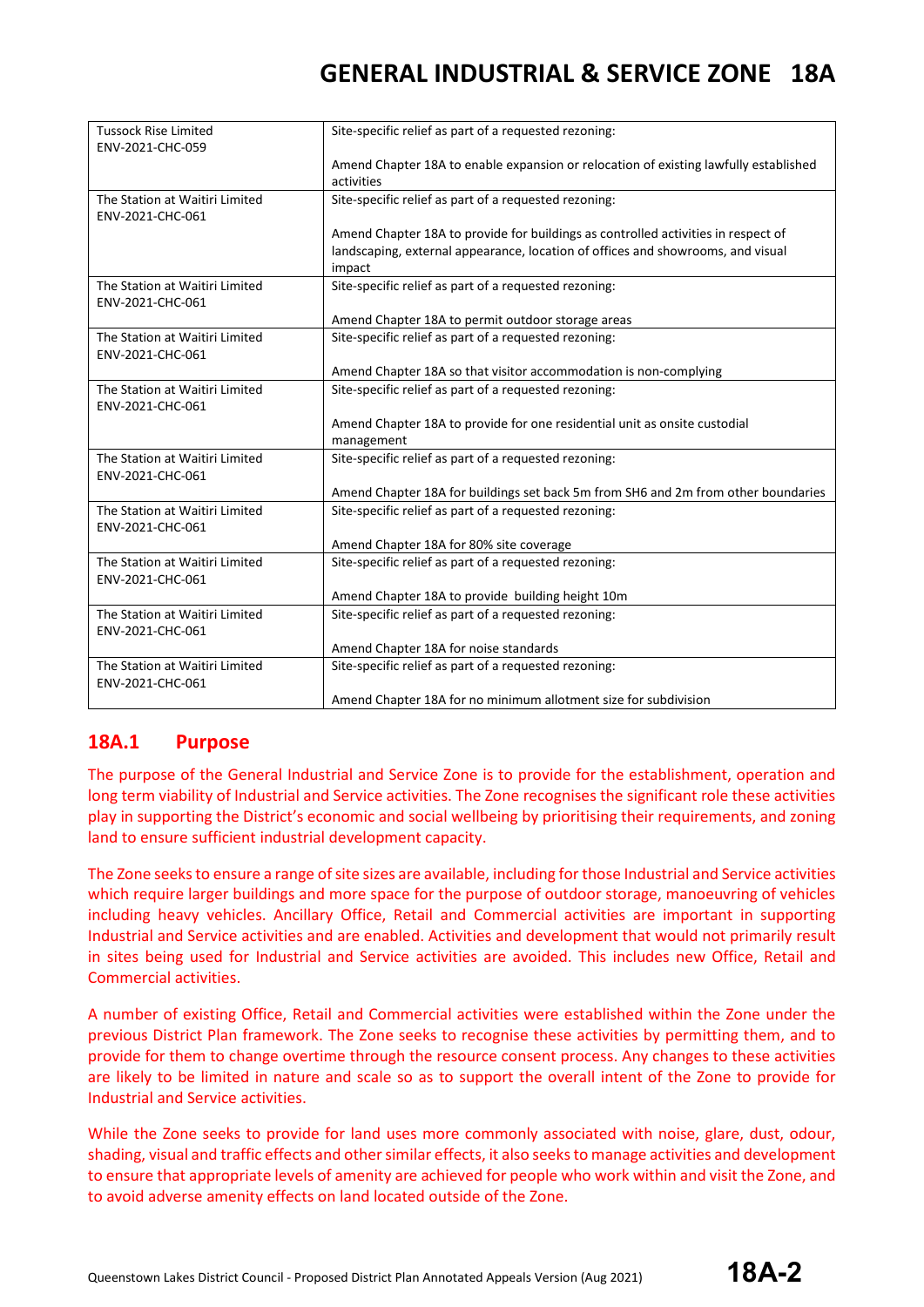| Section 18A.1 Zone Purpose and relief sought                                                                                                                                                                                                                                                                                                                             | <b>Appellant</b><br><b>Court Number</b>            |
|--------------------------------------------------------------------------------------------------------------------------------------------------------------------------------------------------------------------------------------------------------------------------------------------------------------------------------------------------------------------------|----------------------------------------------------|
| Amend 18A.1 Zone Purpose to: Change focus of zone away from solely Industrial and<br>Service activities. Remove requirement for office, retail and commercial activities to be                                                                                                                                                                                           | J C Breen Family Trust<br>ENV-2021-CHC-041         |
| in support of Industrial and Service Activities. Remove wording around "avoiding" non-<br>industrial and service activities. Continue to provide for future change and expansion of<br>existing and consented Office, Retail and Commercial activities. Remove any reference<br>to requirements for any change in these activities to be limited in nature and scale and | NPR Trading Limited<br>ENV-2021-CHC-042            |
| to have to support and provide for Industrial and Service activities.                                                                                                                                                                                                                                                                                                    | 86 Ballantyne Road Partnership<br>ENV-2021-CHC-043 |
|                                                                                                                                                                                                                                                                                                                                                                          | Alpine Nominees Limited<br>ENV-2021-CHC-045        |

### **18A.2 Objectives and Policies**

#### **18A.2.1 Objective - Industrial and Service activities are enabled within the Zone and their long-term operation and viability is supported.**

| Objective 18A.2.1 and relief sought                                                                                                                                                                                          | <b>Appellant</b><br><b>Court Number</b>                           |
|------------------------------------------------------------------------------------------------------------------------------------------------------------------------------------------------------------------------------|-------------------------------------------------------------------|
| Amend Objective 18A.2.1: Do not limit enablement to just Industrial and Service<br>activities. Also enable Office, Retail, Commercial, Trade Retail and Food and Beverage<br>activities and Commercial Recreation Activities | J C Breen Family Trust<br>ENV-2021-CHC-041<br>NPR Trading Limited |
|                                                                                                                                                                                                                              | ENV-2021-CHC-042                                                  |
|                                                                                                                                                                                                                              | 86 Ballantyne Road Partnership<br>ENV-2021-CHC-043                |
|                                                                                                                                                                                                                              | Alpine Nominees Limited<br>ENV-2021-CHC-045                       |

#### **Policies**

#### 18A.2.1.1 Enable a diverse range of Industrial and Service activities that provide benefit in the form of economic growth and skilled employment opportunities.

| Policy 18A.2.1.1 and relief sought                                                      | <b>Appellant</b>               |
|-----------------------------------------------------------------------------------------|--------------------------------|
|                                                                                         | <b>Court Number</b>            |
| Amend policy 18A.2.1.1: Do not limit enablement to just industrial and Service          | J C Breen Family Trust         |
| activities. Also enable Office, Retail, Commercial, Trade Retail, Food and Beverage and | ENV-2021-CHC-041               |
| <b>Commercial Recreation Activities</b>                                                 |                                |
|                                                                                         | NPR Trading Limited            |
|                                                                                         | ENV-2021-CHC-042               |
|                                                                                         |                                |
|                                                                                         | 86 Ballantyne Road Partnership |
|                                                                                         | ENV-2021-CHC-043               |
|                                                                                         |                                |
|                                                                                         | Alpine Nominees Limited        |
|                                                                                         | ENV-2021-CHC-045               |

#### 18A.2.1.2 Enable Office, Retail and Commercial activities that are ancillary to Industrial or Service activities.

| Policy 18A.2.1.2 and relief sought | <b>Appellant</b><br><b>Court Number</b> |
|------------------------------------|-----------------------------------------|
|                                    |                                         |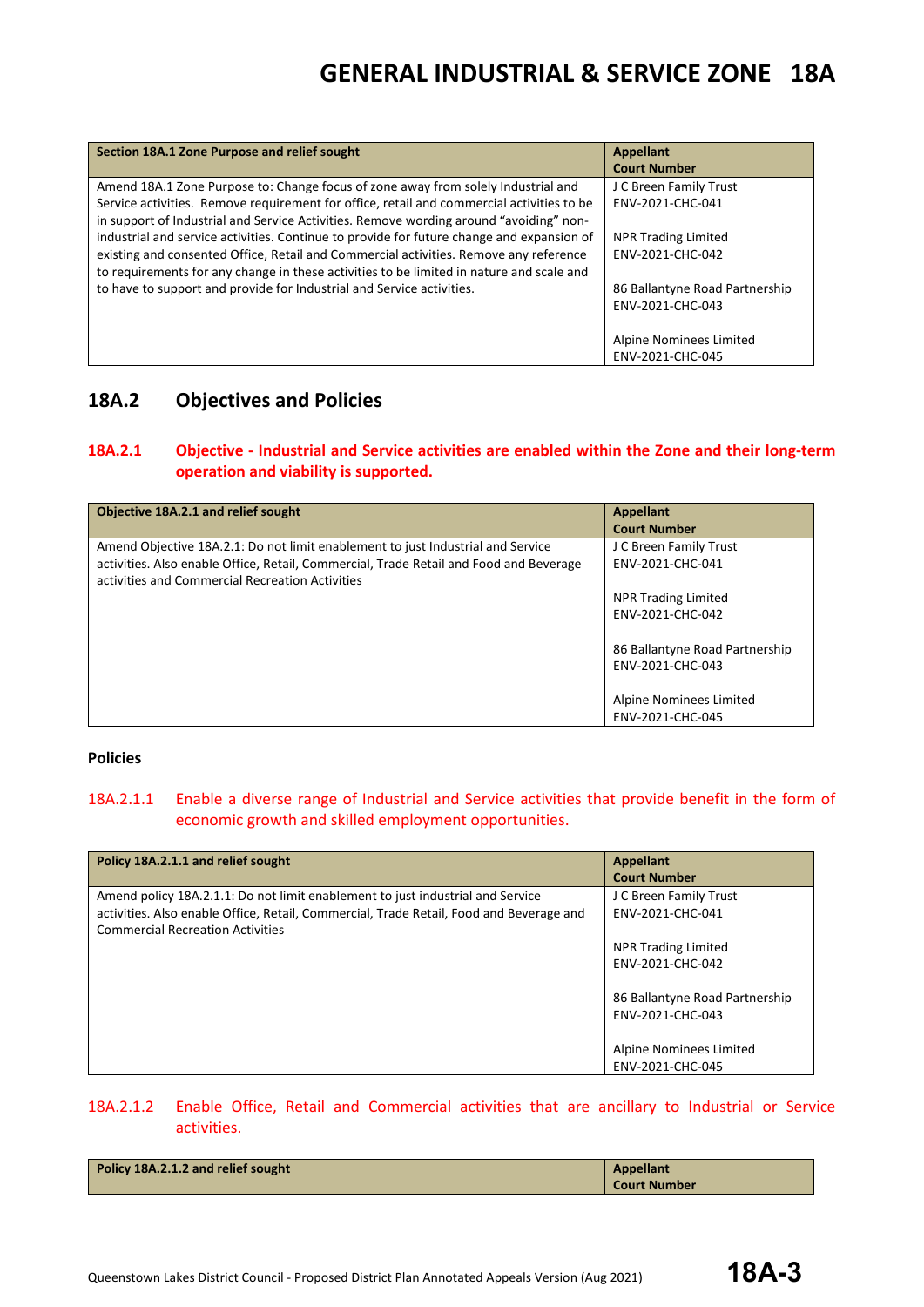| Amend policy 18A.2.1.2: Remove requirement for office, retail and commercial<br>activities to need to be ancillary to industrial or service activities. | J C Breen Family Trust<br>ENV-2021-CHC-041         |
|---------------------------------------------------------------------------------------------------------------------------------------------------------|----------------------------------------------------|
|                                                                                                                                                         | NPR Trading Limited<br>ENV-2021-CHC-042            |
|                                                                                                                                                         | 86 Ballantyne Road Partnership<br>ENV-2021-CHC-043 |
|                                                                                                                                                         | Alpine Nominees Limited<br>ENV-2021-CHC-045        |

18A.2.1.3 Enable existing Office, Retail and Commercial activities that have been lawfully established under previous zoning provisions to continue provided they remain the same or similar character, intensity and scale.

| Policy 18A.2.1.3 and relief sought                                                                                                                                                                                                                                                                                                      | <b>Appellant</b><br><b>Court Number</b>                                                                                                                                                           |
|-----------------------------------------------------------------------------------------------------------------------------------------------------------------------------------------------------------------------------------------------------------------------------------------------------------------------------------------|---------------------------------------------------------------------------------------------------------------------------------------------------------------------------------------------------|
| Amend policy 18A.2.1.3: Remove requirement for existing office, retail and commercial<br>activities to have to remain the same or similar character, intensity and scale. Provide<br>for future change and expansion of existing and consented activities. Clarify that<br>activities with resource consent are captured by the policy. | J C Breen Family Trust<br>ENV-2021-CHC-041<br><b>NPR Trading Limited</b><br>ENV-2021-CHC-042<br>86 Ballantyne Road Partnership<br>ENV-2021-CHC-043<br>Alpine Nominees Limited<br>ENV-2021-CHC-045 |

#### 18A.2.1.4 Enable the operation of food and beverage retail activities which serve the daily needs and convenience of workers and visitors to the Zone.

| Policy 18A.2.1.4 and relief sought                                                      | <b>Appellant</b>               |
|-----------------------------------------------------------------------------------------|--------------------------------|
|                                                                                         | <b>Court Number</b>            |
| Amend policy 18A.2.1.4: Do not restrict the operation of food and beverage retail       | J C Breen Family Trust         |
| activities to only 'serving the daily needs and convenience' of workers and visitors to | ENV-2021-CHC-041               |
| the zone.                                                                               |                                |
|                                                                                         | <b>NPR Trading Limited</b>     |
|                                                                                         | ENV-2021-CHC-042               |
|                                                                                         |                                |
|                                                                                         | 86 Ballantyne Road Partnership |
|                                                                                         | ENV-2021-CHC-043               |
|                                                                                         |                                |
|                                                                                         | Alpine Nominees Limited        |
|                                                                                         | ENV-2021-CHC-045               |

- 18A.2.1.5 Recognise that Industrial and Service activities have the potential to create noise, glare, dust, odour, shading, traffic effects and other effects that can be incompatible with activities that are enabled in adjacent or nearby non-industrial zones.
- 18A.2.1.6 Recognise and provide for Trade Suppliers within the Zone only where the following can be demonstrated:
	- a. the activity plays a role in supporting the establishment, operation and long term viability of Industrial and Service activities;

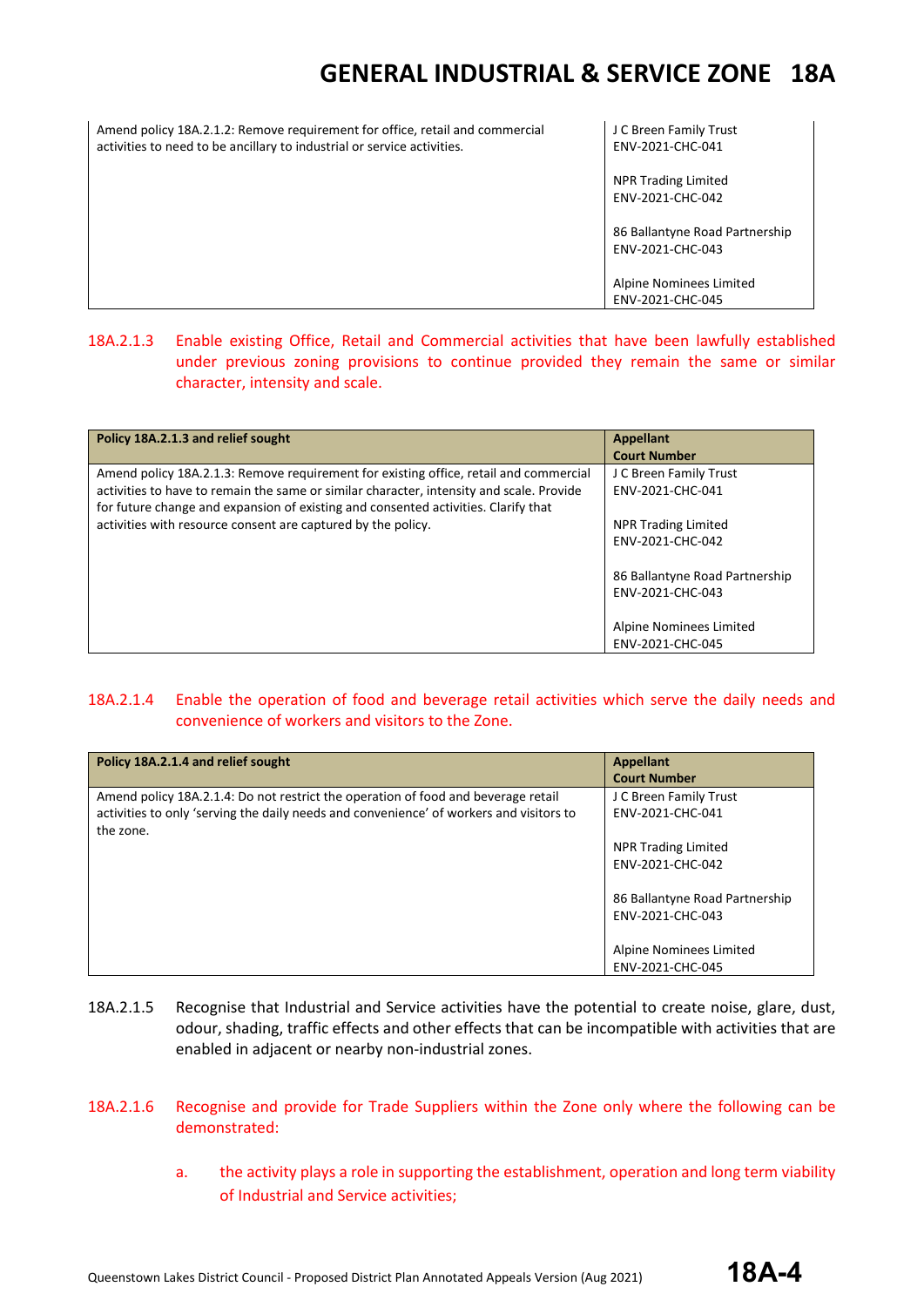- b. the activity is primarily involved in wholesaling related trade comprising the storage, sale and distribution of goods to other businesses and institutional customers, including trade customers; and
- c. the activity has an operational need to be located within the Zone due to space requirements for buildings, storage and loading of materials, and for the manoeuvring of heavy vehicles.

| Policy 18A.2.1.6 and relief sought                                                 | <b>Appellant</b>               |
|------------------------------------------------------------------------------------|--------------------------------|
|                                                                                    | <b>Court Number</b>            |
| Amend policy 18A.2.1.6: Provide for trade retail to service the general public by: | J C Breen Family Trust         |
| • Removing requirement for Trade Suppliers to need to support the operation of and | ENV-2021-CHC-041               |
| viability of Industrial and Service activities.                                    |                                |
| • Removing requirements for trade supplier to have to primarily be involved in     | <b>NPR Trading Limited</b>     |
| wholesaling.                                                                       | ENV-2021-CHC-042               |
| . Removing requirement to prove operational need to be situated within zone.       |                                |
|                                                                                    | 86 Ballantyne Road Partnership |
|                                                                                    | ENV-2021-CHC-043               |
|                                                                                    |                                |
|                                                                                    | Alpine Nominees Limited        |
|                                                                                    | ENV-2021-CHC-045               |

#### 18A.2.1.7 Manage subdivision and development within the Zone to ensure that sites are well suited to serving the needs of a diverse range of Industrial and Service activities now and into the future.

| Policy 18A.2.1.7 and relief sought                                                                                                                                                                                                                                                                               | <b>Appellant</b><br><b>Court Number</b>                                                           |
|------------------------------------------------------------------------------------------------------------------------------------------------------------------------------------------------------------------------------------------------------------------------------------------------------------------|---------------------------------------------------------------------------------------------------|
| Amend policy 18A.2.1.7: Do not limit subdivision and development to being well suited<br>to only Industrial and Service activities now and in the future. Provide for needs of<br>other activities to reflect current activities taking place in the GIZ and future demand<br>for a broader range of activities. | J C Breen Family Trust<br>ENV-2021-CHC-041<br><b>NPR Trading Limited</b><br>ENV-2021-CHC-042      |
|                                                                                                                                                                                                                                                                                                                  | 86 Ballantyne Road Partnership<br>ENV-2021-CHC-043<br>Alpine Nominees Limited<br>ENV-2021-CHC-045 |

#### **18A.2.2 Objective – The establishment, operation and growth of Industrial and Service activities within the Zone is not undermined by incompatible land uses.**

| Objective 18A.2.2 and relief sought                                                   | Appellant                      |
|---------------------------------------------------------------------------------------|--------------------------------|
|                                                                                       | <b>Court Number</b>            |
| Delete Objective 18A.2.2 as follows:                                                  | J C Breen Family Trust         |
|                                                                                       | ENV-2021-CHC-041               |
| 18A.2.2 Objective - The establishment, operation and growth of Industrial and Service |                                |
| activities within the Zone is not undermined by incompatible land uses.               | <b>NPR Trading Limited</b>     |
|                                                                                       | ENV-2021-CHC-042               |
|                                                                                       |                                |
|                                                                                       | 86 Ballantyne Road Partnership |
|                                                                                       | ENV-2021-CHC-043               |
|                                                                                       |                                |
|                                                                                       | Alpine Nominees Limited        |
|                                                                                       | ENV-2021-CHC-045               |

#### **Policies**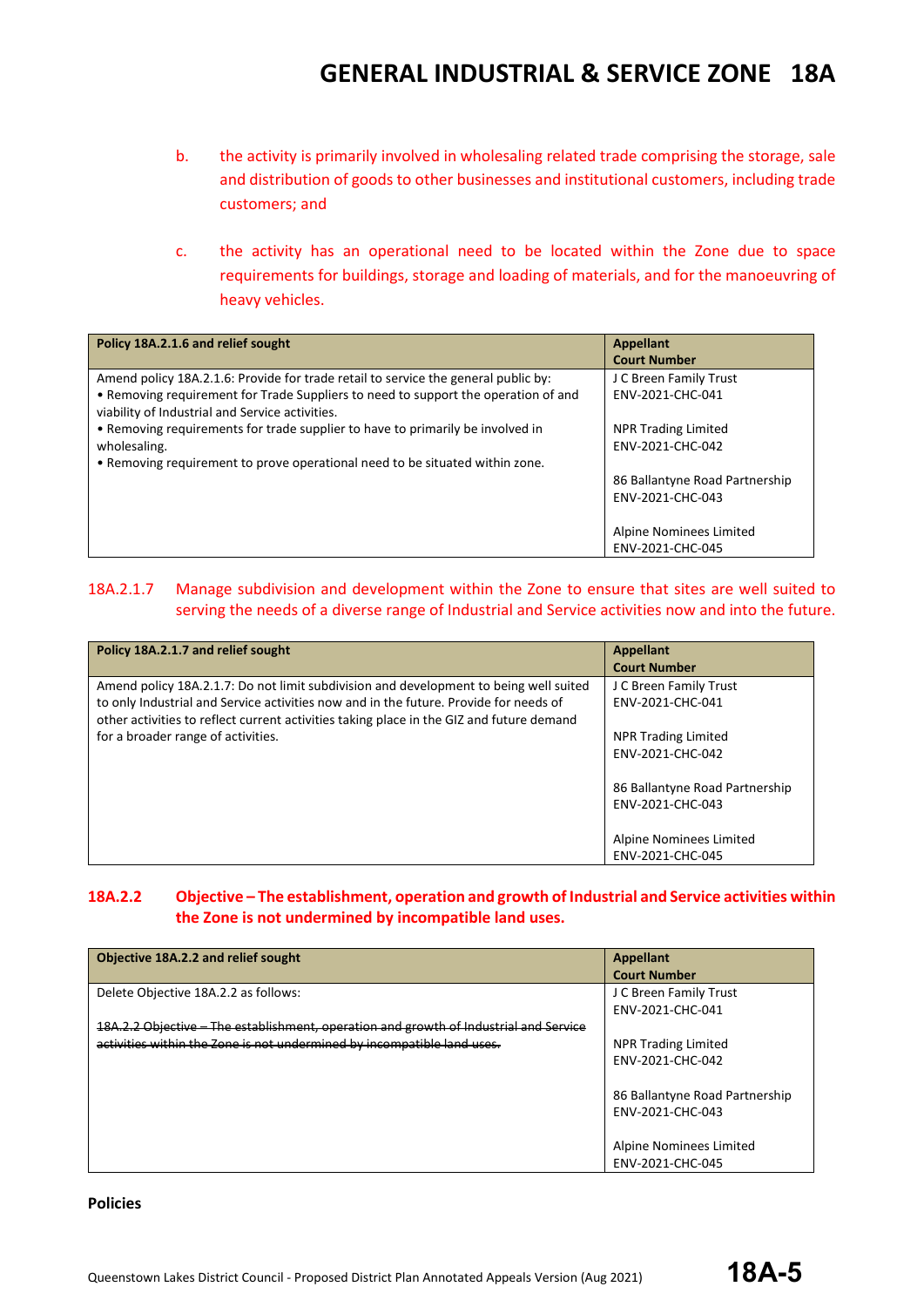- 18A.2.2.1 Avoid activities that are not compatible with the primary function of the zone and that have the ability to displace or constrain the establishment, operation and long term viability of Industrial and Service activities including:
	- a. Office, Retail and Commercial activities unless:
		- i. they are ancillary to Industrial or Service activities, or
		- ii. the activity is an existing Office, Retail or Commercial activity lawfully established prior to [xx date Chapter 18A becomes operative] and has remained the same or similar character, intensity and scale;
	- b. Large Format Retail;
	- c. Residential Activity, Residential Units and Residential Flats, and
	- d. Visitor accommodation, Residential Visitor accommodation and Homestay activities.

| Policy 18A.2.2.1 and relief sought                                                          | <b>Appellant</b>               |  |
|---------------------------------------------------------------------------------------------|--------------------------------|--|
|                                                                                             | <b>Court Number</b>            |  |
| Delete policy 18A.2.2.1 as follows:                                                         | J C Breen Family Trust         |  |
|                                                                                             | ENV-2021-CHC-041               |  |
| 18A.2.2.1 Avoid activities that are not compatible with the primary function of the zone    |                                |  |
| and that have the ability to displace or constrain the establishment, operation and long    | <b>NPR Trading Limited</b>     |  |
| term viability of Industrial and Service activities including:                              | ENV-2021-CHC-042               |  |
| a. Office. Retail and Commercial activities unless:                                         |                                |  |
| i. they are ancillary to Industrial or Service activities, or                               | 86 Ballantyne Road Partnership |  |
| ii. the activity is an existing Office, Retail or Commercial activity lawfully established  | ENV-2021-CHC-043               |  |
| prior to [xx date Chapter 18A becomes operative] and has remained the same or similar       |                                |  |
| character, intensity and scale;                                                             | Alpine Nominees Limited        |  |
| b. Large Format Retail:                                                                     | ENV-2021-CHC-045               |  |
| c. Residential Activity. Residential Units and Residential Flats, and                       |                                |  |
| d. Visitor accommodation, Residential Visitor accommodation and Homestay activities.        |                                |  |
| Amend policy 18A.2.2.1 as follows:                                                          | <b>Schist Holdings Limited</b> |  |
|                                                                                             | ENV-2021-CHC-051               |  |
| 8A.2.2.1 Avoid-Manage activities that are not compatible with the primary function of       |                                |  |
| the zone and that have the ability to displace or constrain the establishment, operation    |                                |  |
| and long term viability of Industrial and Service activities including:                     |                                |  |
| a. Office, Retail and Commercial activities unless:                                         |                                |  |
| i. they are ancillary to Industrial or Service activities, or                               |                                |  |
| ii. the activity is an existing Office, Retail or Commercial activity lawfully or consented |                                |  |
| established prior to [xx date Chapter 18A becomes operative] and has remained the           |                                |  |
| same or similar character, intensity and scale;                                             |                                |  |
| b. Large Format Retail;                                                                     |                                |  |
| c. Residential Activity, Residential Units and Residential Flats, and                       |                                |  |
| d. Visitor accommodation, Residential Visitor accommodation and Homestay activities.        |                                |  |

#### 18A.2.2.2 Avoid Trade Suppliers within the Zone where the activity:

- a. is predominantly in the business of retailing such that they become retail destinations or commercial attractions for use by the general public and which do not support the operation and long term viability of Industrial and Service activities;
- b. could give rise to reverse sensitivity effects on Industrial or Service activities; and
- c. could give rise to adverse effects on the safety and efficiency of the transportation network.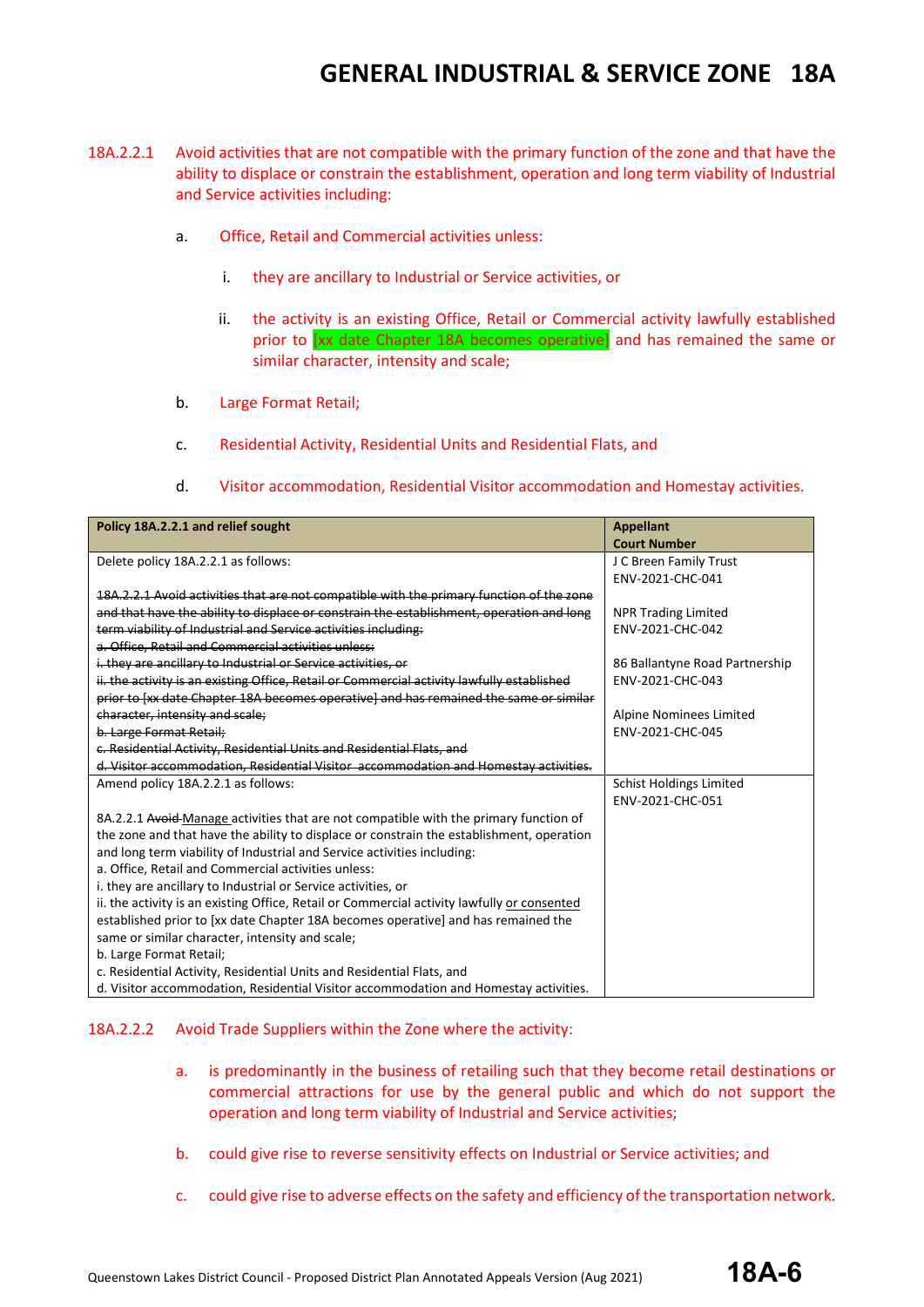| Policy 18A.2.2.2 and relief sought                                                                                       | <b>Appellant</b><br><b>Court Number</b>            |
|--------------------------------------------------------------------------------------------------------------------------|----------------------------------------------------|
| Amend policy 18A.2.2.2: Enable trade suppliers to be engaged in retailing activities that<br>service the general public. | J C Breen Family Trust<br>ENV-2021-CHC-041         |
|                                                                                                                          | <b>NPR Trading Limited</b><br>ENV-2021-CHC-042     |
|                                                                                                                          | 86 Ballantyne Road Partnership<br>ENV-2021-CHC-043 |
|                                                                                                                          | Alpine Nominees Limited<br>ENV-2021-CHC-045        |

#### 18A.2.2.3 Avoid the cumulative establishment of activities and development within the Zone that would undermine the role played by town centre and other key business zones as the District's strategic hubs of economic activity.

| Policy 18A.2.2.3 and relief sought                                                                                                                                                                                                                                                                                                                                                                                                                                             | Appellant<br><b>Court Number</b>                                                                                                                                                                  |
|--------------------------------------------------------------------------------------------------------------------------------------------------------------------------------------------------------------------------------------------------------------------------------------------------------------------------------------------------------------------------------------------------------------------------------------------------------------------------------|---------------------------------------------------------------------------------------------------------------------------------------------------------------------------------------------------|
| Amend policy 18A.2.2.3: Recognise that the type of activities that want to be situated in<br>the town centre within walking distance of public parking facilities, visitor<br>accommodation and the lakefront are often of a different nature to activities which also<br>may be categorised under the definition of 'Retail' or 'Commercial' and are better<br>suited to be located near existing businesses which are within similar industries in some<br>parts of the GIZ. | J C Breen Family Trust<br>ENV-2021-CHC-041<br><b>NPR Trading Limited</b><br>ENV-2021-CHC-042<br>86 Ballantyne Road Partnership<br>ENV-2021-CHC-043<br>Alpine Nominees Limited<br>ENV-2021-CHC-045 |

#### 18A.2.2.4 Limit the scale, location and function of Office, Retail and Commercial activities to ensure they are ancillary to Industrial or Service activities.

| Policy 18A.2.2.4 and relief sought                                                | <b>Appellant</b>               |  |
|-----------------------------------------------------------------------------------|--------------------------------|--|
|                                                                                   | <b>Court Number</b>            |  |
| Amend policy 18A.2.2.4: Remove any limit or requirement for office, retail and    | J C Breen Family Trust         |  |
| commercial activities to have to be ancillary to Industrial or Service activities | ENV-2021-CHC-041               |  |
|                                                                                   |                                |  |
|                                                                                   | <b>NPR Trading Limited</b>     |  |
|                                                                                   | ENV-2021-CHC-042               |  |
|                                                                                   |                                |  |
|                                                                                   | 86 Ballantyne Road Partnership |  |
|                                                                                   | ENV-2021-CHC-043               |  |
|                                                                                   |                                |  |
|                                                                                   | Alpine Nominees Limited        |  |
|                                                                                   | ENV-2021-CHC-045               |  |

#### 18A.2.2.5 Ensure all Office, Retail and Commercial activities are constructed and operated to mitigate adverse reverse sensitivity effects to Industrial or Service activities.

| Policy 18A.2.2.5 and relief sought                                                            | Appellant              |
|-----------------------------------------------------------------------------------------------|------------------------|
|                                                                                               | <b>Court Number</b>    |
| Amend policy 18A.2.2.5: Recognise that there are existing Office, Retail and Commercial       | J C Breen Family Trust |
| activities and buildings within this area. Do not impose extra requirements on existing       | ENV-2021-CHC-041       |
| activities/buildings. Also require Industrial and Service activities to mitigate adverse      |                        |
| reverse sensitivity effects as there are currently a wide range of activities taking place in | NPR Trading Limited    |
| some parts of the GIZ.                                                                        | ENV-2021-CHC-042       |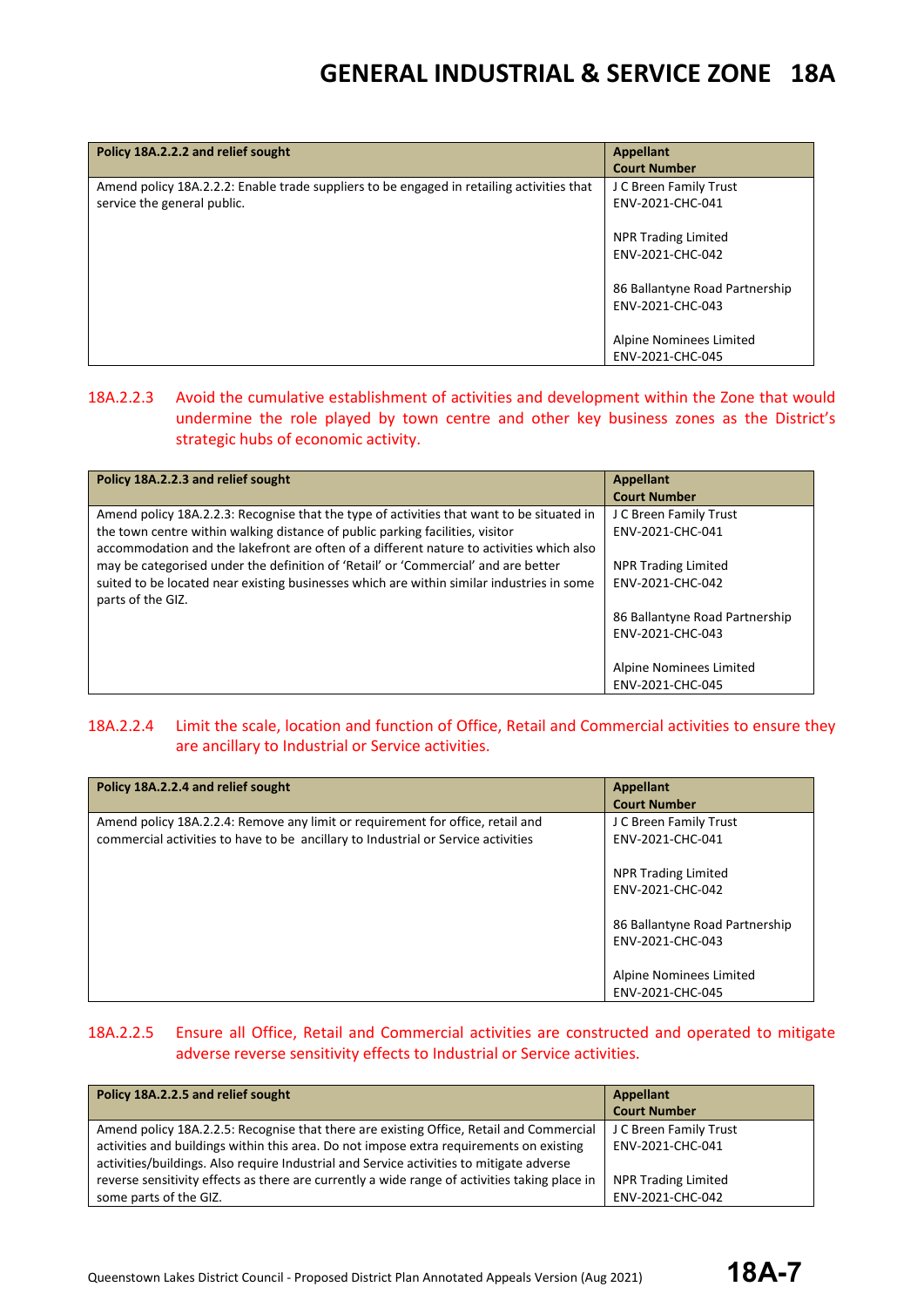86 Ballantyne Road Partnership ENV-2021-CHC-043 Alpine Nominees Limited ENV-2021-CHC-045

#### 18A.2.2.6 Limit the scale, location and function of food and beverage related commercial activities within the Zone to ensure they serve the direct needs of workers and visitors to the Zone or directly relate to and support the operation of an Industrial activity.

| Policy 18A.2.2.6 and relief sought                                                          | <b>Appellant</b>               |
|---------------------------------------------------------------------------------------------|--------------------------------|
|                                                                                             | <b>Court Number</b>            |
| Amend policy 18A.2.2.6: Delete requirement for food and beverage related commercial         | J C Breen Family Trust         |
| activities to have to serve the direct needs of workers and visitors to the GIZ or directly | ENV-2021-CHC-041               |
| relate to or support the operation of an Industrial Activity. There are existing food and   |                                |
| beverage outlets in the GIZ which do not directly support Industrial Activities. Any        | <b>NPR Trading Limited</b>     |
| policies related to food and beverage activities should reflect existing nature of          | ENV-2021-CHC-042               |
| activities in the area.                                                                     |                                |
|                                                                                             | 86 Ballantyne Road Partnership |
|                                                                                             | ENV-2021-CHC-043               |
|                                                                                             |                                |
|                                                                                             | Alpine Nominees Limited        |
|                                                                                             | ENV-2021-CHC-045               |

#### **18A.2.3 Objective - Activities and development within the Zone provide a level of amenity which make it a pleasant, healthy and safe place to work in and visit.**

#### **Policies**

18A.2.3.1 Manage activities and development, both within sites and at their interface with public spaces, to ensure that people working in and visiting the Zone enjoy a pleasant level of amenity while recognising that the type of amenity experienced within the Zone may be lower than that anticipated within zones intended to accommodate more sensitive land uses.

#### 18A.2.3.2 Control the location of ancillary Office, Retail and Commercial activities and encourage them to actively engage with the street frontage and public places.

| Policy 18A.2.3.2 and relief sought                                                                                                                                                                                                                             | <b>Appellant</b><br><b>Court Number</b>                                  |
|----------------------------------------------------------------------------------------------------------------------------------------------------------------------------------------------------------------------------------------------------------------|--------------------------------------------------------------------------|
| Amend policy 18A.2.3.2: Reduce restrictions on Office, Retail and Commercial activities<br>and provide for such activities to not engage with street frontage and public places<br>where this is unnecessary based on the business activity to be carried out. | J C Breen Family Trust<br>ENV-2021-CHC-041<br><b>NPR Trading Limited</b> |
|                                                                                                                                                                                                                                                                | ENV-2021-CHC-042                                                         |
|                                                                                                                                                                                                                                                                | 86 Ballantyne Road Partnership<br>ENV-2021-CHC-043                       |
|                                                                                                                                                                                                                                                                | Alpine Nominees Limited<br>ENV-2021-CHC-045                              |

18A.2.3.3 Control the bulk, location, design, landscaping, screening and overall appearance of sites and buildings, incorporating where relevant, the seven principles of Crime Prevention through Environmental Design (CPTED) to ensure they contribute to a quality, healthy and safe built environment while meeting the functional needs of Industrial and Service activities.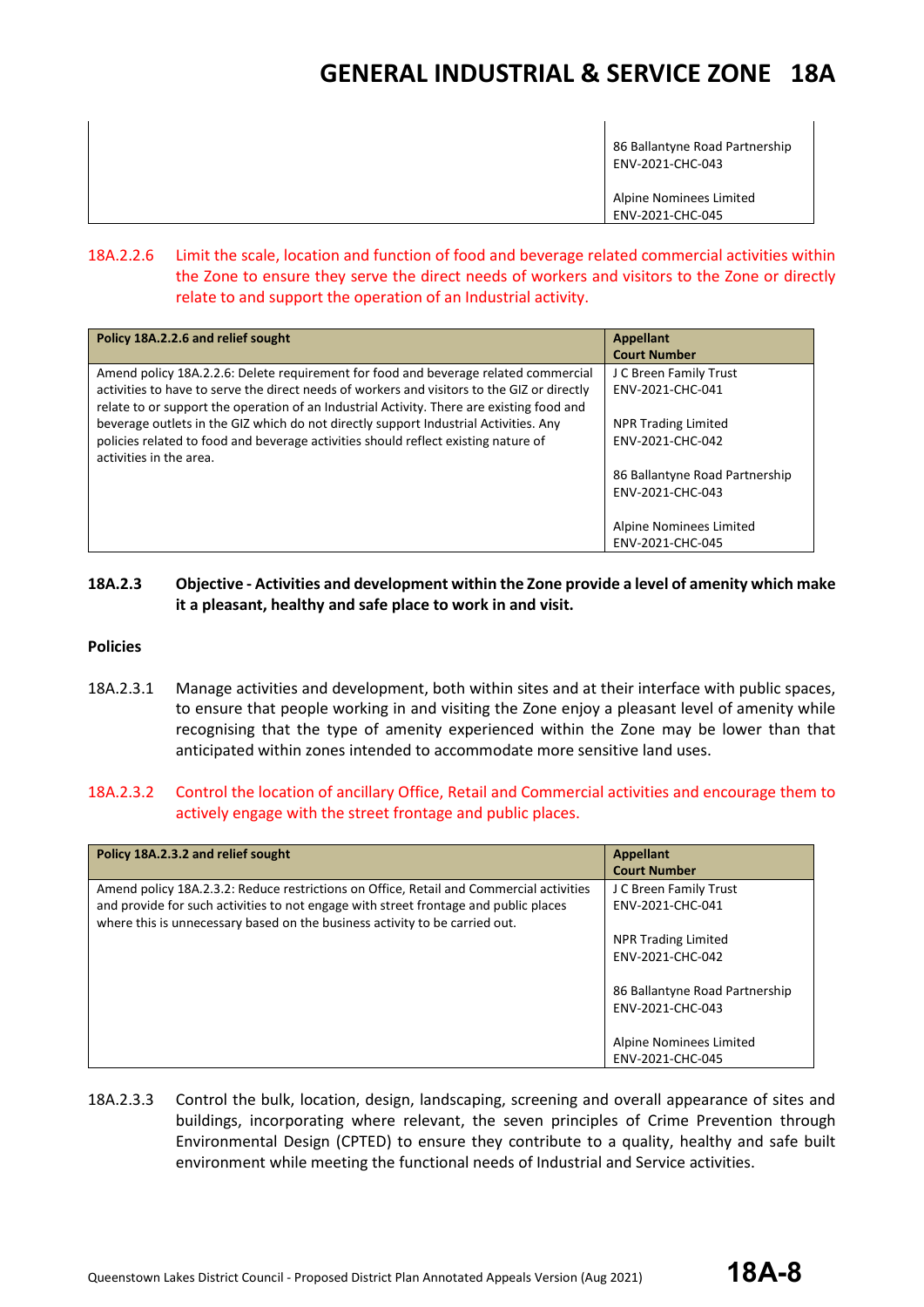18A.2.3.4 Control activities and development by applying sound insulation ventilation standards or other appropriate mitigation to ensure they are not significantly adversely affected by Industrial and Service activities or by airport noise.

#### **18A.2.4 Objective - Activities and development within the Zone are undertaken in a way that does not adversely affect the amenity of other zones.**

| Objective 18A.2.4 and relief sought                                                    | <b>Appellant</b>               |  |
|----------------------------------------------------------------------------------------|--------------------------------|--|
|                                                                                        | <b>Court Number</b>            |  |
| Amend Objective 18A.2.4 as follows:                                                    | Queenstown Airport Corporation |  |
|                                                                                        | Limited                        |  |
| Objective - Activities and development within the Zone are undertaken in a way that    | ENV-2021-CHC-048               |  |
| does not adversely affect the amenity of other zones, or the functioning of Queenstown |                                |  |
| Airport.                                                                               |                                |  |

- 18A.2.4.1 Manage noise, glare, dust, odour, shading, visual and traffic effects of activities and development within the Zone to ensure the amenity of other zones is not adversely affected, including through the use of Building Restriction Areas.
- 18A.2.4.2 Manage adverse effects of activities on the visual amenity of main gateway routes into Queenstown, Wanaka and Arrowtown through the use of landscaping and by controlling the bulk and location of buildings and development.
- **18A.2.5 Objective - Activities sensitive to aircraft noise within the Queenstown Airport Air Noise Boundary or Outer Control Boundary are avoided or managed to mitigate noise and reverse sensitivity effects.**
- Policies
- 18A.2.5.1 Require as necessary all alterations and additions to buildings containing an Activity Sensitive to Aircraft Noise located within the Queenstown Airport Air Noise Boundary or Outer Control Boundary to be designed and built to achieve specified design controls.
- 18A.2.5.2 Avoid any new Activity Sensitive to Aircraft Noise within the Queenstown Airport Air Noise Boundary or Outer Control Boundary.

#### **18A.3 Other Provisions and Rules**

#### **18A.3.1 District Wide**

Attention is drawn to the following District Wide chapters.

| 1 Introduction      | 2 Definitions        | 3 Strategic Direction          |
|---------------------|----------------------|--------------------------------|
|                     |                      |                                |
| 4 Urban Development | 5 Tangata Whenua     | 6 Landscapes and Rural         |
|                     |                      | Character                      |
| 25 Earthworks       | 26 Historic Heritage | 27 Subdivision and Development |
| 28 Natural Hazards  | 29 Transport         | 30 Energy and Utilities        |
| 31 Signs            | 32 Protected Trees   | 33 Indigenous Vegetation and   |
|                     |                      | Biodiversity                   |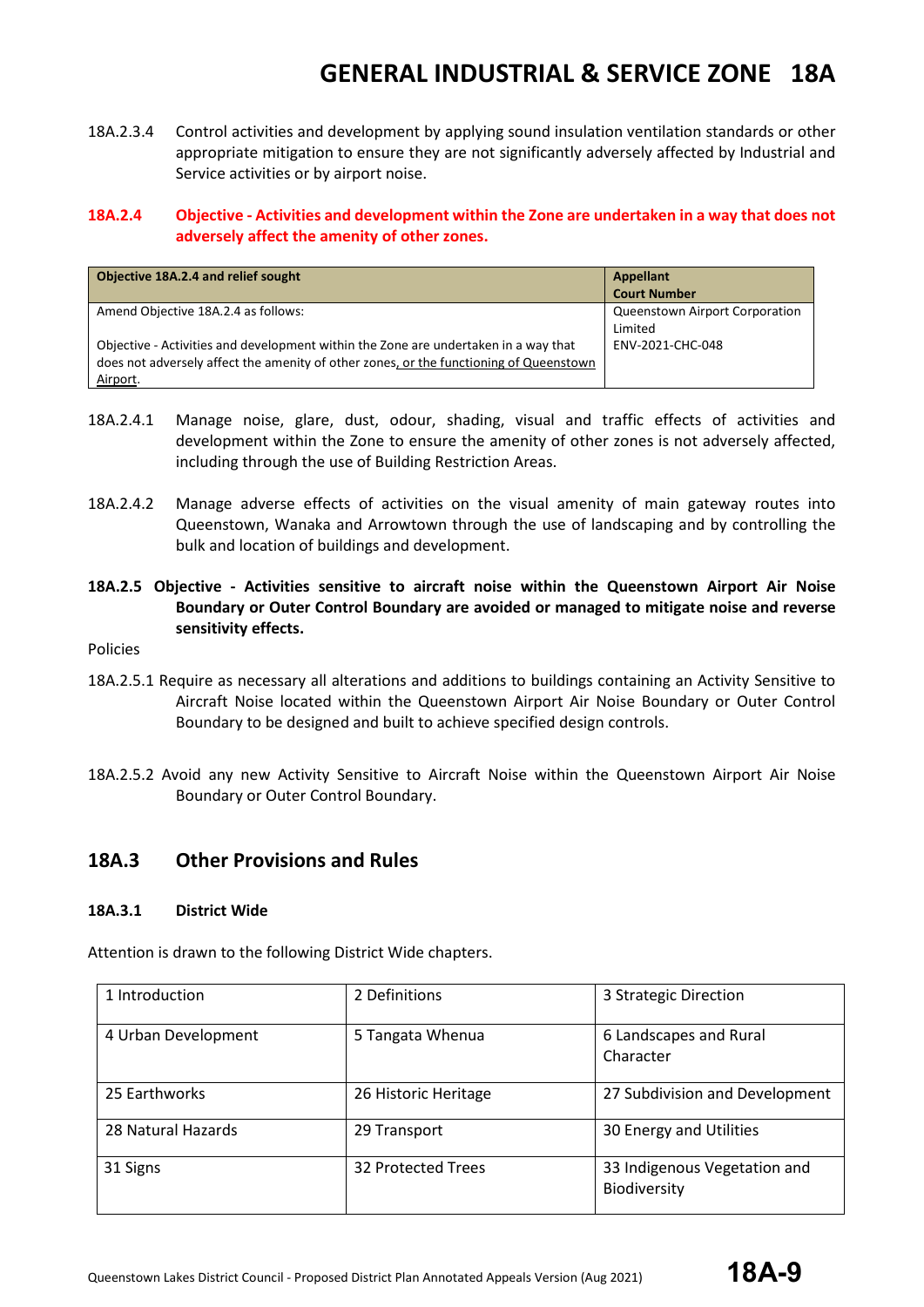| 34 Wilding Exotic Trees                  | 35 Temporary Activities and<br><b>Relocated Buildings</b> | 36 Noise       |  |
|------------------------------------------|-----------------------------------------------------------|----------------|--|
| 37 Designations                          | 38 Open Space and Recreation                              | 39 Wāhi Tūpuna |  |
| District Plan web mapping<br>application |                                                           |                |  |

#### **18A.3.2 Interpreting and Applying the Rules**

- 18A.3.2.1 A permitted activity must comply with all the rules listed in the Activity and Standards tables, and any relevant district wide rules.
- 18A.3.2.2 Where an activity does not comply with a Standard listed in the Standards table, the activity status identified by the 'Non-Compliance Status' column shall apply. Where an activity breaches more than one Standard, the most restrictive status shall apply to the activity.
- 18A.3.2.3 For controlled and restricted discretionary activities, the Council shall restrict the exercise of its discretion to the matters listed in the rule.
- 18A.3.2.4 These following abbreviations are used in the following tables. Any activity which is not permitted (P) or prohibited (PR) requires resource consent.
- 18A.3.2.5 Compliance with the New Zealand Electrical Code of Practice for Electrical Safe Distances ("NZECP34:2001") is mandatory under the Electricity Act 1992. All activities, such as buildings, earthworks and conductive fences regulated by NZECP34: 2001, including any activities that are otherwise permitted by the District Plan must comply with this legislation. Chapter 30 (Energy and Utilities) part 30.3.2.c has additional information in relation to activities and obligations under NZECP43:2001.

| D         | Permitted                       | ∼         | Controlled    |
|-----------|---------------------------------|-----------|---------------|
| <b>RD</b> | <b>Restricted Discretionary</b> | D         | Discretionary |
| <b>NC</b> | Non Complying                   | <b>PR</b> | Prohibited    |

#### **18A.4 Rules – Activities**

|         | Table 18A.4 – Activities in the General Industrial and Service Zone                                                 | <b>Activity</b><br><b>Status</b> |
|---------|---------------------------------------------------------------------------------------------------------------------|----------------------------------|
| 18A.4.1 | Industrial activities and Service activities                                                                        |                                  |
| 18A.4.2 | Office, Retail and Commercial activities that are ancillary to Industrial or Service<br>activities on the same site |                                  |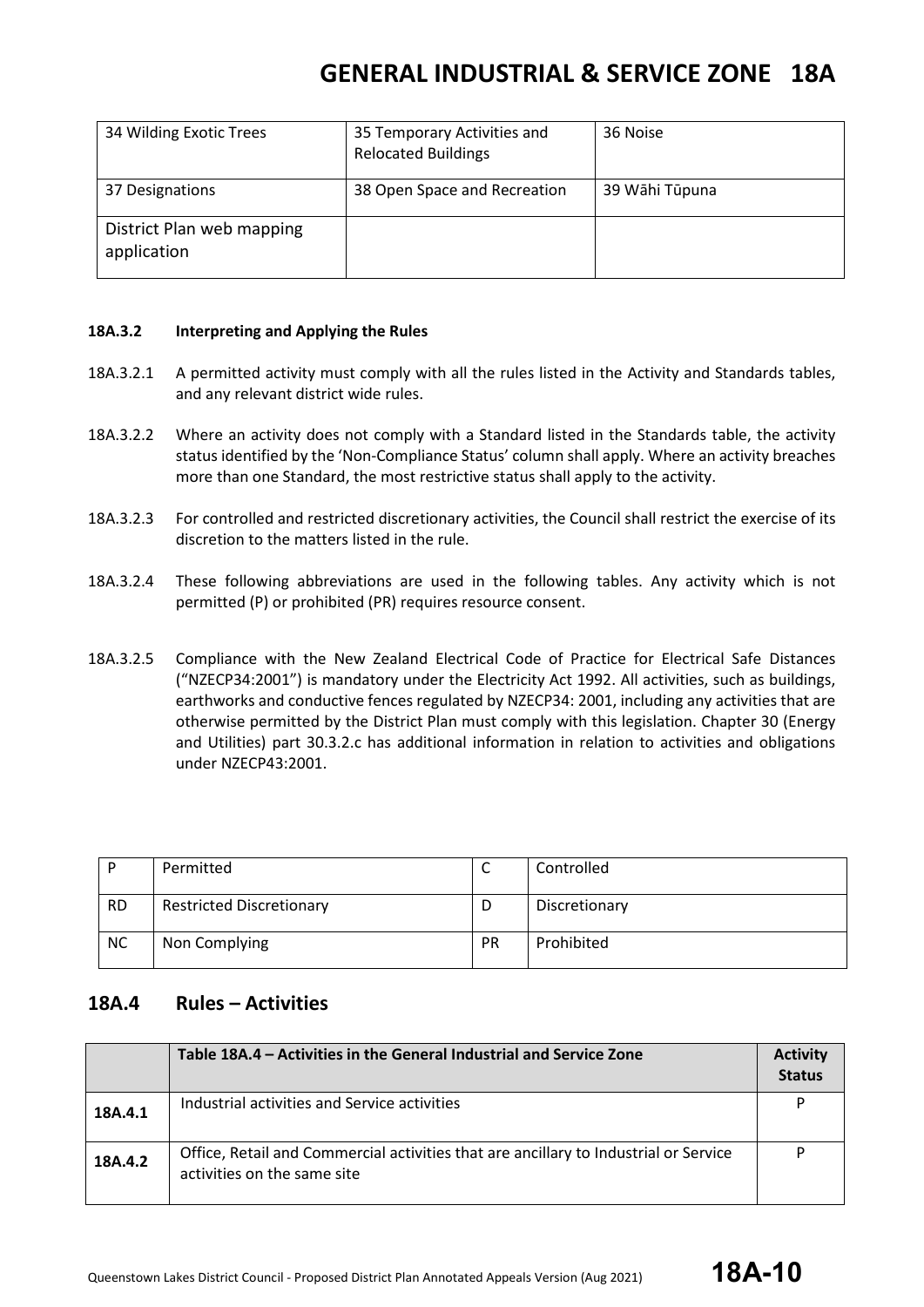|         | Table 18A.4 - Activities in the General Industrial and Service Zone                                                                                                                                                                                                                                                                                  |                                                                                                                                                                                                                                                        |  |   |
|---------|------------------------------------------------------------------------------------------------------------------------------------------------------------------------------------------------------------------------------------------------------------------------------------------------------------------------------------------------------|--------------------------------------------------------------------------------------------------------------------------------------------------------------------------------------------------------------------------------------------------------|--|---|
| 18A.4.3 | Commercial sale of food and beverages including restaurants, takeaway food bars<br>and Licensed Premises                                                                                                                                                                                                                                             |                                                                                                                                                                                                                                                        |  | P |
| 18A.4.4 | Outdoor Storage                                                                                                                                                                                                                                                                                                                                      |                                                                                                                                                                                                                                                        |  | P |
| 18A.4.5 | Existing Office, Retail or Commercial activities lawfully established prior to [date<br>rules become operative], including the relocation of the existing Office, Retail or<br>Commercial activity within the same building or tenancy on the same site as the<br>lawfully established activity.                                                     |                                                                                                                                                                                                                                                        |  |   |
|         | Rule 18A.4.5 and relief sought                                                                                                                                                                                                                                                                                                                       | <b>Appellant</b><br><b>Court Number</b>                                                                                                                                                                                                                |  |   |
|         | Amend Rule 18A.4.5: Greater clarity is required in this<br>rule to provide certainty to existing resource consent<br>holders that they can carry out their activity provided<br>for in resource consents and apply for variations and<br>extensions to their consents in the future.<br>Amend Rule 18A.4.5 as follows:                               | J C Breen Family<br>Trust<br>ENV-2021-CHC-041<br><b>NPR Trading Limited</b><br>ENV-2021-CHC-042<br>86 Ballantyne Road<br>Partnership<br>ENV-2021-CHC-043<br><b>Alpine Nominees</b><br>Limited<br>ENV-2021-CHC-045<br><b>Schist Holdings</b><br>Limited |  |   |
|         | <b>Existing Office, Retail or Commercial activities lawfully</b><br>established or consented prior to [date rules become<br>operative], including the relocation or expansion of the<br>existing Office, Retail or Commercial activity within the<br>same building or tenancy on the same site as the<br>lawfully established or consented activity. | ENV-2021-CHC-051                                                                                                                                                                                                                                       |  |   |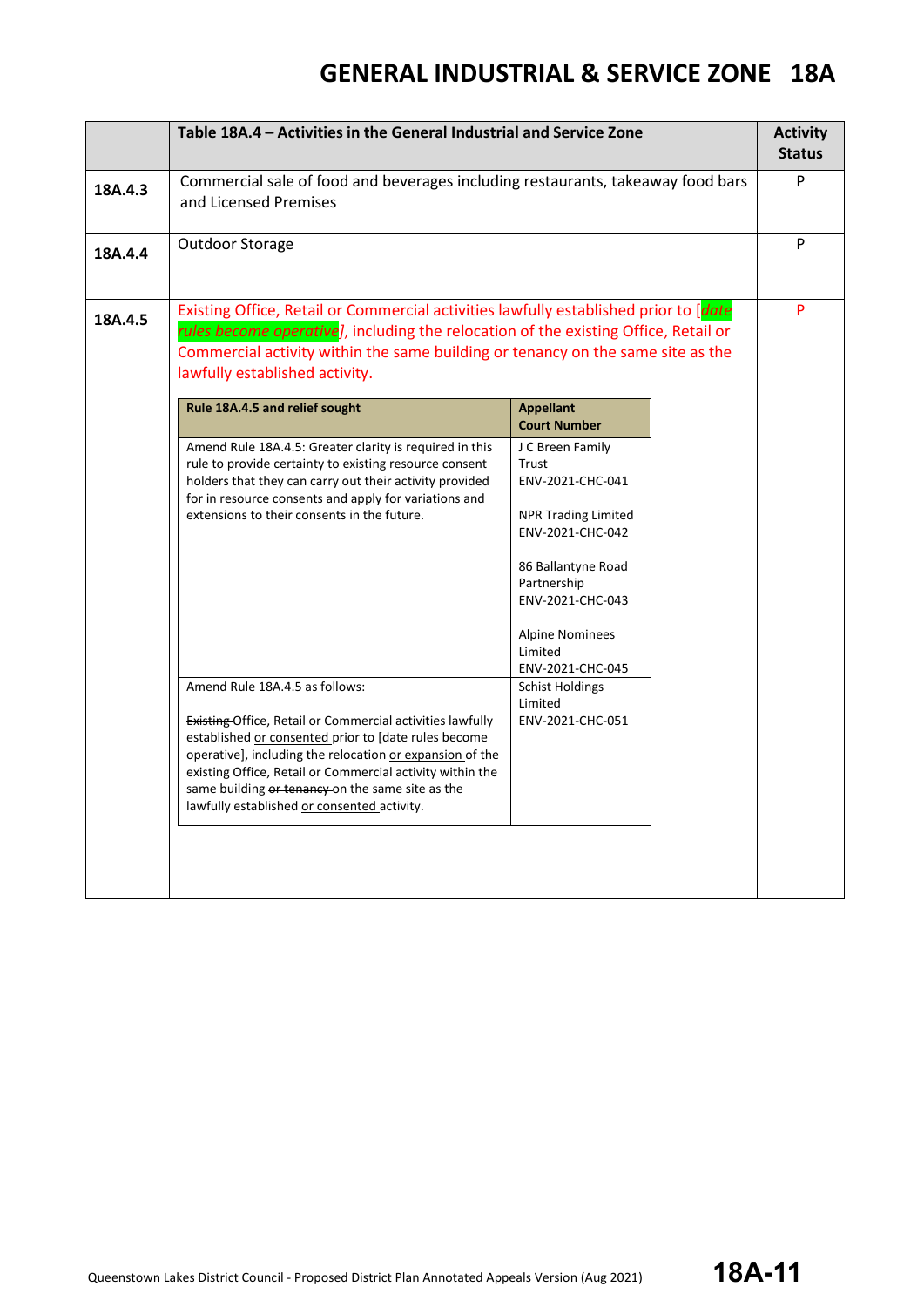|         | Table 18A.4 - Activities in the General Industrial and Service Zone                                                                                                                                                                                            |               |
|---------|----------------------------------------------------------------------------------------------------------------------------------------------------------------------------------------------------------------------------------------------------------------|---------------|
|         |                                                                                                                                                                                                                                                                | <b>Status</b> |
| 18A.4.6 | <b>Buildings</b>                                                                                                                                                                                                                                               | <b>RD</b>     |
|         | Discretion is restricted to:                                                                                                                                                                                                                                   |               |
|         | external appearance, including materials and colours;<br>a.                                                                                                                                                                                                    |               |
|         | landscaping at the interface of the site with adjacent roads and public places;<br>b.                                                                                                                                                                          |               |
|         | signage platforms;<br>c.                                                                                                                                                                                                                                       |               |
|         | lighting;<br>d.                                                                                                                                                                                                                                                |               |
|         | the external appearance and proximity to the street front of any ancillary<br>e.<br>activities, including Office, Retail and Commercial activities;                                                                                                            |               |
|         | f.<br>servicing, including water supply, stormwater and wastewater;                                                                                                                                                                                            |               |
|         | access, manoeuvring, and loading;<br>g.                                                                                                                                                                                                                        |               |
|         | location and provision of waste and recycling storage space;<br>h.                                                                                                                                                                                             |               |
|         | the contribution the building makes to the safety of the General Industrial<br>i.<br>and Service Zone through adherence to CPTED principles;                                                                                                                   |               |
|         | natural hazards; and<br>j.                                                                                                                                                                                                                                     |               |
|         | where Electricity Sub-transmission Infrastructure or Significant Electricity<br>k.<br>Distribution Infrastructure as shown on the District Plan web mapping<br>application is located within the adjacent road, any adverse effects on that<br>infrastructure. |               |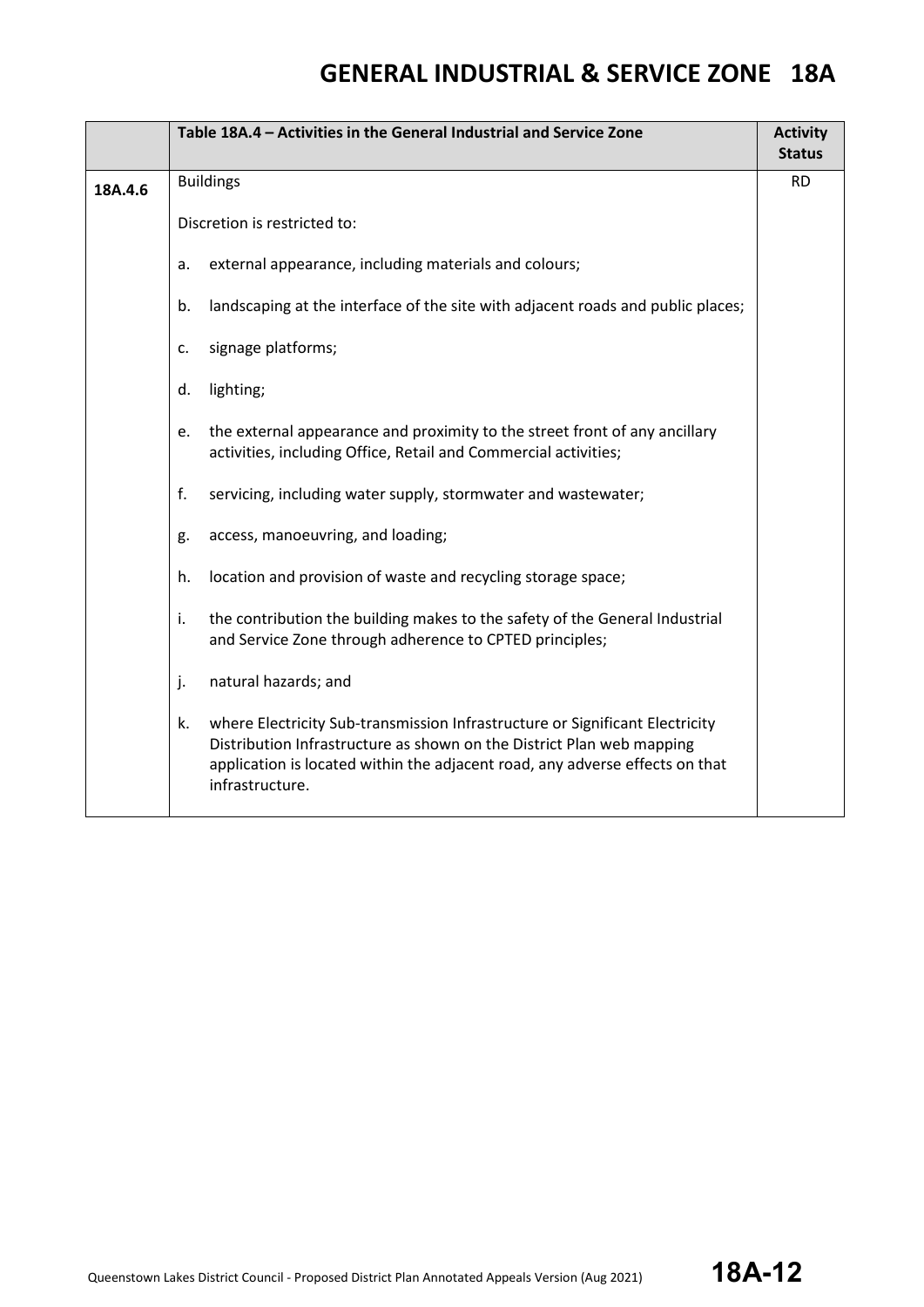|         | Table 18A.4 - Activities in the General Industrial and Service Zone                                                                                                                                                                                                                                                                                                                                                                                                                                                                                                                                                                                                                                                                                                                                                                                                                                                                                                                                                                  |                                                                      | <b>Activity</b><br><b>Status</b> |
|---------|--------------------------------------------------------------------------------------------------------------------------------------------------------------------------------------------------------------------------------------------------------------------------------------------------------------------------------------------------------------------------------------------------------------------------------------------------------------------------------------------------------------------------------------------------------------------------------------------------------------------------------------------------------------------------------------------------------------------------------------------------------------------------------------------------------------------------------------------------------------------------------------------------------------------------------------------------------------------------------------------------------------------------------------|----------------------------------------------------------------------|----------------------------------|
| 18A.4.7 | <b>Buildings within the Outer Control Boundary</b>                                                                                                                                                                                                                                                                                                                                                                                                                                                                                                                                                                                                                                                                                                                                                                                                                                                                                                                                                                                   |                                                                      | <b>RD</b>                        |
|         | Any alterations and additions to existing buildings that contain an Activity<br>a.<br>Sensitive to Aircraft Noise (ASAN) shall be designed to achieve an Indoor<br>Design Sound Level of 40 dB Ldn within any Critical Listening Environment,<br>based on the 2037 Noise Contours.                                                                                                                                                                                                                                                                                                                                                                                                                                                                                                                                                                                                                                                                                                                                                   |                                                                      |                                  |
|         | Compliance between the Outer Control Boundary (OCB) and the Air Noise<br>b.<br>Boundary (ANB).                                                                                                                                                                                                                                                                                                                                                                                                                                                                                                                                                                                                                                                                                                                                                                                                                                                                                                                                       |                                                                      |                                  |
|         | Compliance shall be demonstrated by either installation of mechanical<br>ventilation to achieve the requirements in Rule 36.6.2 or by submitting a<br>certificate to the Council from a person suitably qualified in acoustics<br>stating that the proposed construction will achieve the Indoor Design<br>Sound Level with the windows open.                                                                                                                                                                                                                                                                                                                                                                                                                                                                                                                                                                                                                                                                                        |                                                                      |                                  |
|         | Discretion is restricted to:                                                                                                                                                                                                                                                                                                                                                                                                                                                                                                                                                                                                                                                                                                                                                                                                                                                                                                                                                                                                         |                                                                      |                                  |
|         | a. the design, construction, orientation and location of the alterations or<br>additions to achieve adequate indoor sound insulation from aircraft noise.                                                                                                                                                                                                                                                                                                                                                                                                                                                                                                                                                                                                                                                                                                                                                                                                                                                                            |                                                                      |                                  |
|         | Rule 18A.4.7 and relief sought                                                                                                                                                                                                                                                                                                                                                                                                                                                                                                                                                                                                                                                                                                                                                                                                                                                                                                                                                                                                       | <b>Appellant</b><br><b>Court Number</b>                              |                                  |
|         | Delete Rule 18A.4.7 as follows:<br><b>Buildings within the Outer Control Boundary</b><br>a. Any alterations and additions to existing buildings<br>that contain an Activity Sensitive to Aircraft Noise<br>(ASAN) shall be designed to achieve an Indoor<br>Design Sound Level of 40 dB Ldn within any Critical<br>Listening Environment, based on the 2037 Noise<br>Contours.<br>b. Compliance between the Outer Control Boundary<br>(OCB) and the Air Noise Boundary (ANB).<br>Compliance shall be demonstrated by either<br>installation of mechanical ventilation to achieve the<br>requirements in Rule 36.6.2 or by submitting a<br>certificate to the Council from a person suitably<br>qualified in acoustics stating that the proposed<br>construction will achieve the Indoor Design Sound<br>Level with the windows open.<br>Discretion is restricted to:<br>a. the design, construction, orientation and location of<br>the alterations or additions to achieve adequate indoor<br>sound insulation from aircraft noise. | Queenstown Airport<br><b>Corporation Limited</b><br>ENV-2021-CHC-048 |                                  |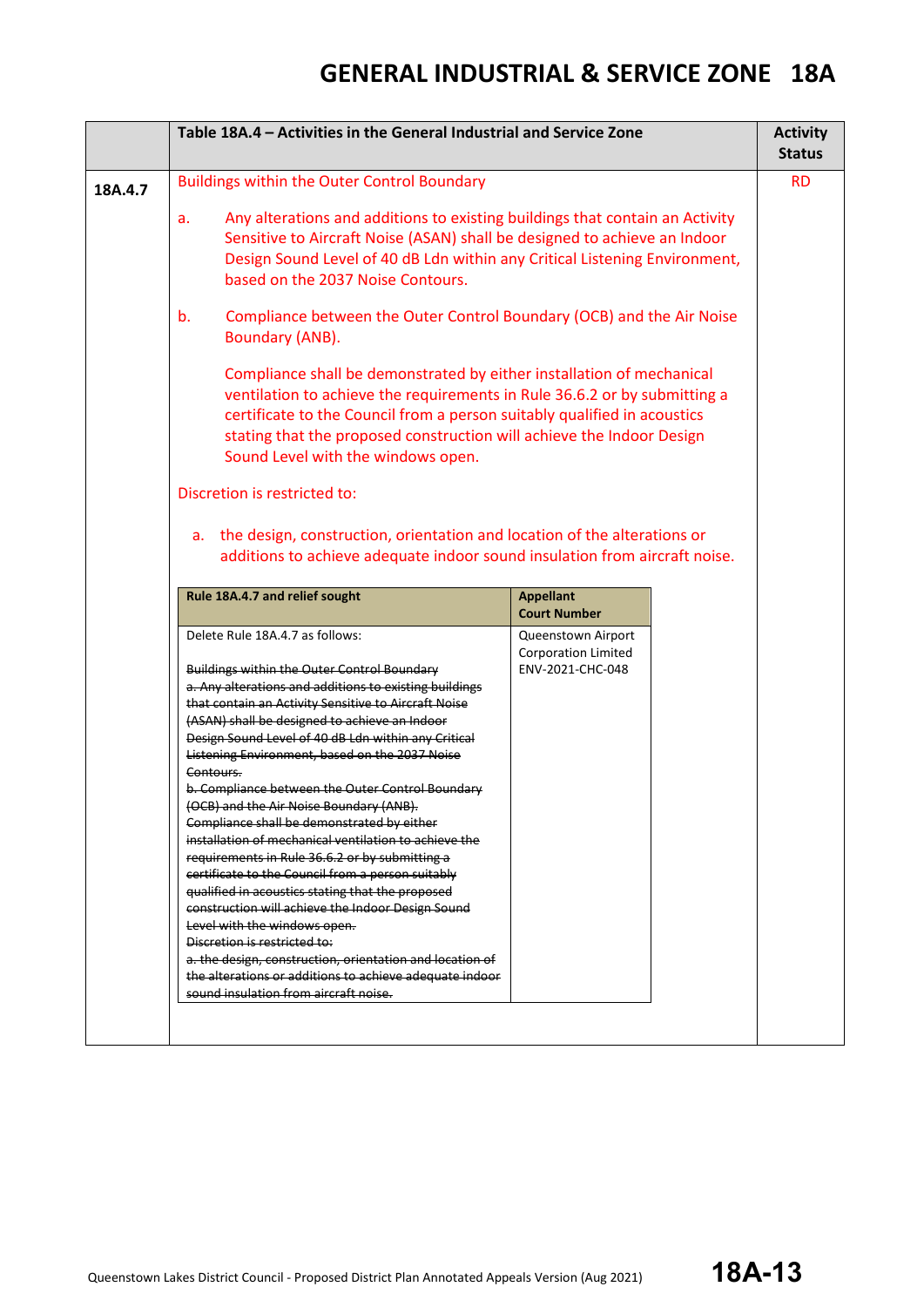|          | Table 18A.4 - Activities in the General Industrial and Service Zone                                                                                                                                                                                                    |                                                                                                                                                                                                                   |  | <b>Activity</b><br><b>Status</b> |  |
|----------|------------------------------------------------------------------------------------------------------------------------------------------------------------------------------------------------------------------------------------------------------------------------|-------------------------------------------------------------------------------------------------------------------------------------------------------------------------------------------------------------------|--|----------------------------------|--|
| 18A.4.8  | <b>Trade Suppliers</b>                                                                                                                                                                                                                                                 |                                                                                                                                                                                                                   |  |                                  |  |
|          | Rule 18A.4.8 and relief sought                                                                                                                                                                                                                                         | <b>Appellant</b><br><b>Court Number</b>                                                                                                                                                                           |  |                                  |  |
|          | Amend Rule 18A.4.8: Due to nature of existing<br>activities within the area, trade suppliers should be<br>somewhat expected. Provide for Trade Suppliers to<br>include retail activities to the general public. Change<br>activity status to Restricted Discretionary. | J C Breen Family<br>Trust<br>ENV-2021-CHC-041<br><b>NPR Trading Limited</b><br>ENV-2021-CHC-042<br>86 Ballantyne Road<br>Partnership<br>ENV-2021-CHC-043<br><b>Alpine Nominees</b><br>Limited<br>ENV-2021-CHC-045 |  |                                  |  |
| 18A.4.9  | Outdoor storage and Outdoor waste storage within any building restriction area<br>shown on any structure plan within Chapter 27 (Subdivision and Development)                                                                                                          |                                                                                                                                                                                                                   |  | <b>NC</b>                        |  |
| 18A.4.10 | <b>Commercial Recreation and Recreation activities</b>                                                                                                                                                                                                                 |                                                                                                                                                                                                                   |  | <b>NC</b>                        |  |
|          | Rule 18A.4.10 and relief sought                                                                                                                                                                                                                                        | <b>Appellant</b><br><b>Court Number</b>                                                                                                                                                                           |  |                                  |  |
|          | Amend Rule 18A.4.10: Commercial Recreation<br>Activities are likely to occur indoors in this area.<br>Reverse sensitivity effects are therefore limited.<br>Change activity status to Restricted Discretionary with<br>an enabling policy framework.                   | J C Breen Family<br>Trust<br>ENV-2021-CHC-041<br><b>NPR Trading Limited</b><br>ENV-2021-CHC-042<br>86 Ballantyne Road<br>Partnership<br>ENV-2021-CHC-043<br><b>Alpine Nominees</b><br>Limited<br>ENV-2021-CHC-045 |  |                                  |  |
|          |                                                                                                                                                                                                                                                                        |                                                                                                                                                                                                                   |  |                                  |  |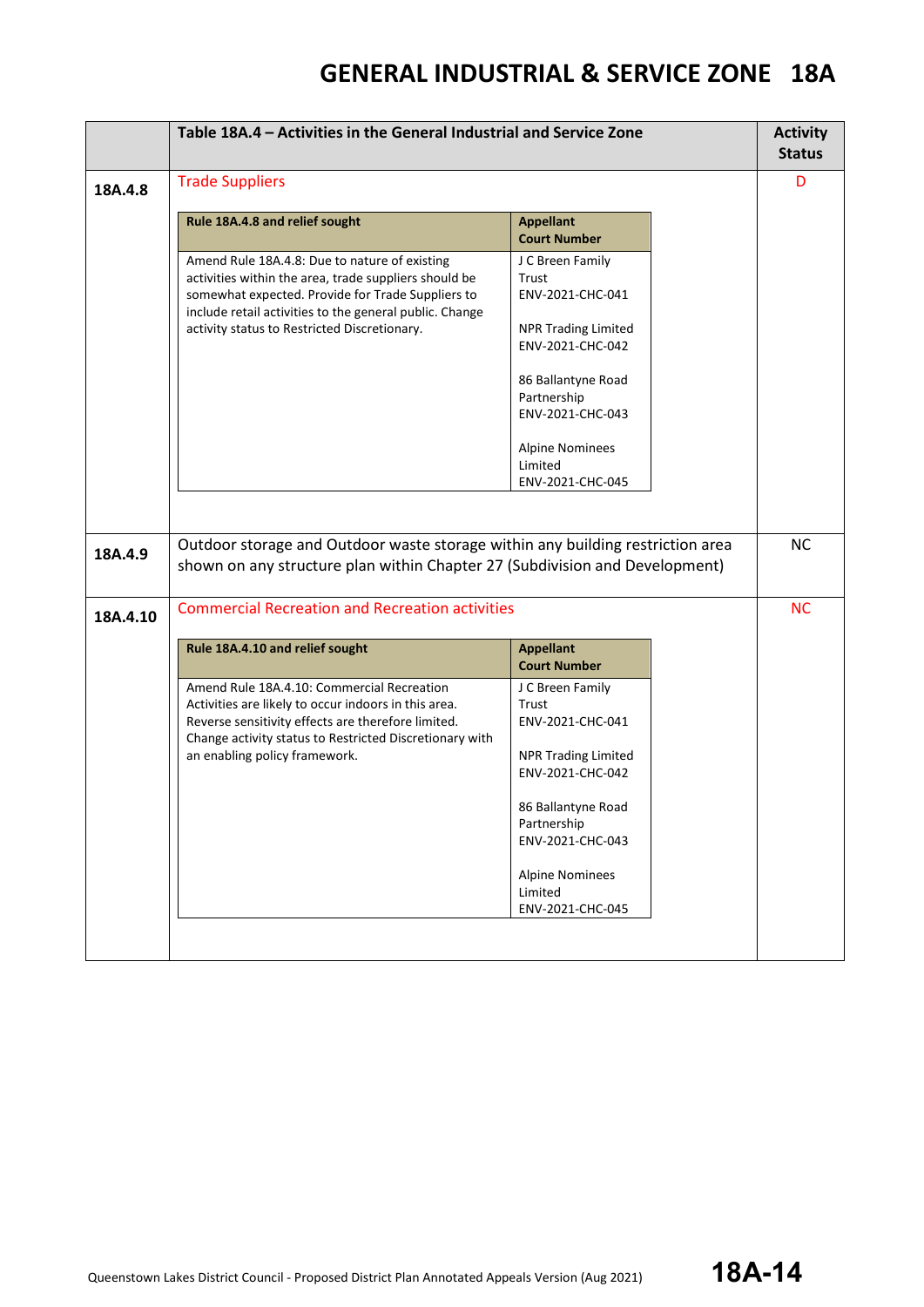|          | Table 18A.4 - Activities in the General Industrial and Service Zone                                                                                                                                                                                                                    |                                                                                                                |  | <b>Activity</b><br><b>Status</b> |
|----------|----------------------------------------------------------------------------------------------------------------------------------------------------------------------------------------------------------------------------------------------------------------------------------------|----------------------------------------------------------------------------------------------------------------|--|----------------------------------|
| 18A.4.11 | <b>Community activities and Community Facilities</b>                                                                                                                                                                                                                                   |                                                                                                                |  | <b>NC</b>                        |
|          | Rule 18A.4.10 and relief sought                                                                                                                                                                                                                                                        | <b>Appellant</b><br><b>Court Number</b>                                                                        |  |                                  |
|          | Amend Rule 18A.4.11: Community Activities and<br>Facilities are likely to occur indoors in this area.<br>Reverse sensitivity effects are therefore limited.<br>Change activity status to Restricted Discretionary with<br>an enabling policy framework.                                | J C Breen Family<br>Trust<br>ENV-2021-CHC-041<br><b>NPR Trading Limited</b><br>ENV-2021-CHC-042                |  |                                  |
|          |                                                                                                                                                                                                                                                                                        | 86 Ballantyne Road<br>Partnership<br>ENV-2021-CHC-043                                                          |  |                                  |
|          |                                                                                                                                                                                                                                                                                        | <b>Alpine Nominees</b><br>Limited<br>ENV-2021-CHC-045                                                          |  |                                  |
| 18A.4.12 | Any activity requiring an Offensive Trade Licence under the Health Act 1956 other<br>than the "collection and storage of used bottles for sale" and "refuse collection<br>and disposal" (as listed in that Act)                                                                        |                                                                                                                |  | <b>NC</b>                        |
| 18A.4.13 | Any building within a Building Restriction Area that is identified on the District<br>Plan web mapping application                                                                                                                                                                     |                                                                                                                |  | <b>NC</b>                        |
| 18A.4.14 | Activities that are not listed in this Table                                                                                                                                                                                                                                           |                                                                                                                |  | <b>NC</b>                        |
| 18A.4.15 | Large Format Retail                                                                                                                                                                                                                                                                    |                                                                                                                |  | <b>PR</b>                        |
|          | Rule 18A.4.15 and relief sought                                                                                                                                                                                                                                                        | <b>Appellant</b><br><b>Court Number</b>                                                                        |  |                                  |
|          | Amend Rule 18A.4.15: There are limited sites in the GIZ<br>where Large Format Retail could take place whilst<br>supplying adequate parking but if there are sites that<br>are appropriate for this activity to take place on, they<br>Discretionary with an enabling policy framework. | J C Breen Family<br>Trust<br>ENV-2021-CHC-041<br><b>NPR Trading Limited</b><br>ENV-2021-CHC-042                |  |                                  |
|          |                                                                                                                                                                                                                                                                                        | 86 Ballantyne Road<br>Partnership<br>ENV-2021-CHC-043<br><b>Alpine Nominees</b><br>Limited<br>ENV-2021-CHC-045 |  |                                  |
| 18A.4.16 | Activities Sensitive to Aircraft Noise within the Queenstown Airport Outer Control<br>Boundary or the Queenstown Airport Air Noise Boundary                                                                                                                                            |                                                                                                                |  | <b>PR</b>                        |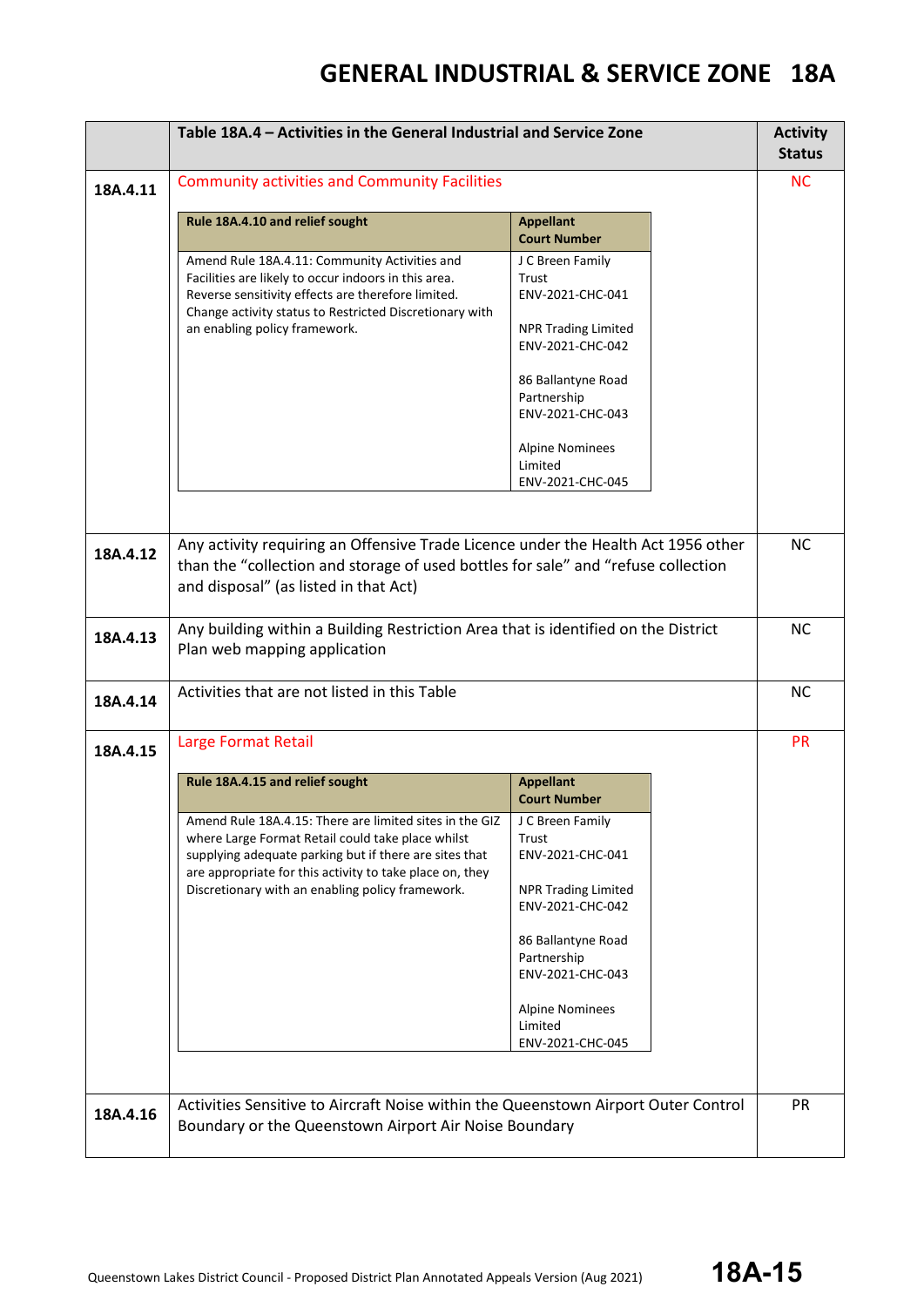|          | Table 18A.4 - Activities in the General Industrial and Service Zone                                                                                                                                                      |                                                       | <b>Activity</b><br><b>Status</b> |
|----------|--------------------------------------------------------------------------------------------------------------------------------------------------------------------------------------------------------------------------|-------------------------------------------------------|----------------------------------|
| 18A.4.17 | Existing Office, Retail and Commercial activities [date rules become operative] that<br>do not comply with rule 18A.4.5                                                                                                  |                                                       | <b>NC</b>                        |
|          | Rule 18A.4.17 and relief sought                                                                                                                                                                                          | <b>Appellant</b><br><b>Court Number</b>               |                                  |
|          | Delete Rule 18A.4.17 as follows:                                                                                                                                                                                         | J C Breen Family                                      |                                  |
|          | <b>Existing Office, Retail and Commercial activities [date</b><br>rules become operative] that do not comply with rule                                                                                                   | Trust<br>ENV-2021-CHC-041                             |                                  |
|          | 18A.4.5                                                                                                                                                                                                                  | <b>NPR Trading Limited</b><br>ENV-2021-CHC-042        |                                  |
|          |                                                                                                                                                                                                                          | 86 Ballantyne Road<br>Partnership<br>ENV-2021-CHC-043 |                                  |
|          |                                                                                                                                                                                                                          | <b>Alpine Nominees</b><br>Limited<br>ENV-2021-CHC-045 |                                  |
|          | Amend Rule 18A.4.17 as follows:                                                                                                                                                                                          | <b>Schist Holdings</b><br>Limited                     |                                  |
|          | Existing Office, Retail and Commercial activities prior to<br>[date rules become operative] that do not comply with<br>rule<br>18A.4.5. Activity Status NC D                                                             | ENV-2021-CHC-051                                      |                                  |
| 18A.4.18 | Office, Retail and Commercial activities not otherwise identified                                                                                                                                                        |                                                       | <b>PR</b>                        |
|          | Rule 18A.4.18 and relief sought                                                                                                                                                                                          | <b>Appellant</b><br><b>Court Number</b>               |                                  |
|          | Amend Rule 18A.4.18: Amend rule to provide for<br>office, retail, commercial activities and food and<br>beverage to be restricted discretionary activities with<br>an enabling policy framework. Existing GIZ contains a | J C Breen Family<br>Trust<br>ENV-2021-CHC-041         |                                  |
|          | number of office, retail and commercial activities.                                                                                                                                                                      | <b>NPR Trading Limited</b><br>ENV-2021-CHC-042        |                                  |
|          |                                                                                                                                                                                                                          | 86 Ballantyne Road<br>Partnership<br>ENV-2021-CHC-043 |                                  |
|          |                                                                                                                                                                                                                          | <b>Alpine Nominees</b><br>Limited<br>ENV-2021-CHC-045 |                                  |
|          | Amend Rule 18A.4.18 as follows:                                                                                                                                                                                          | <b>Schist Holdings</b><br>Limited                     |                                  |
|          | Office, Retail and Commercial activities not otherwise<br>identified. Activity Status PR NC                                                                                                                              | ENV-2021-CHC-051                                      |                                  |
|          |                                                                                                                                                                                                                          |                                                       |                                  |
|          |                                                                                                                                                                                                                          |                                                       |                                  |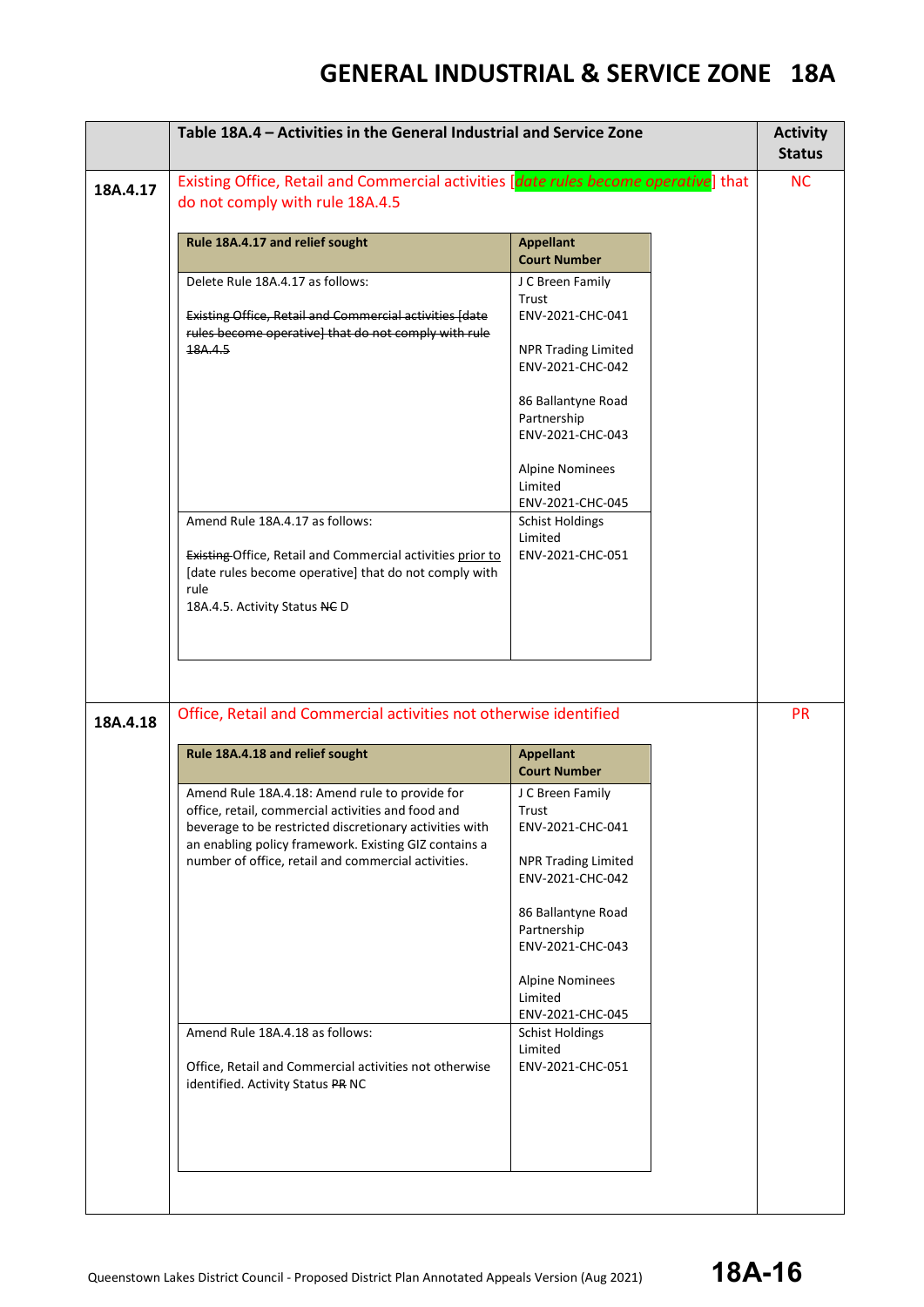|          | Table 18A.4 - Activities in the General Industrial and Service Zone                                                                                                                                                                                                                                                                                                               |                                                                                                                                                                                                                   |  | <b>Activity</b><br><b>Status</b> |
|----------|-----------------------------------------------------------------------------------------------------------------------------------------------------------------------------------------------------------------------------------------------------------------------------------------------------------------------------------------------------------------------------------|-------------------------------------------------------------------------------------------------------------------------------------------------------------------------------------------------------------------|--|----------------------------------|
| 18A.4.19 | Residential Activity, Residential Units and Residential Flats                                                                                                                                                                                                                                                                                                                     |                                                                                                                                                                                                                   |  |                                  |
|          | Rule 18A.4.19 and relief sought                                                                                                                                                                                                                                                                                                                                                   | <b>Appellant</b><br><b>Court Number</b>                                                                                                                                                                           |  |                                  |
|          | Amend Rule 18A.4.19: Recognise that there are<br>existing residential activities taking place in the zone.<br>Allow for flexibility to extend consent<br>timeframes/change structures. Provide for a consent<br>pathway for such activities within the part of the<br>Wanaka GIZ identified in Appendix 2 with an<br>appropriate degree of direction though rules or<br>policies. | J C Breen Family<br>Trust<br>ENV-2021-CHC-041<br><b>NPR Trading Limited</b><br>ENV-2021-CHC-042<br>86 Ballantyne Road<br>Partnership<br>ENV-2021-CHC-043<br><b>Alpine Nominees</b><br>Limited<br>ENV-2021-CHC-045 |  |                                  |
| 18A.4.20 | Visitor Accommodation, Residential Visitor Accommodation and Homestay<br>activities                                                                                                                                                                                                                                                                                               |                                                                                                                                                                                                                   |  | <b>PR</b>                        |
|          | Rule 18A.4.20 and relief sought                                                                                                                                                                                                                                                                                                                                                   | <b>Appellant</b><br><b>Court Number</b>                                                                                                                                                                           |  |                                  |
|          | Amend Rule 18A.4.20: Provide for a consent pathway<br>for such activities within the part of the Wanaka GIZ<br>identified in Appendix 2 with an appropriate degree of<br>direction though rules or policies.                                                                                                                                                                      | J C Breen Family<br>Trust<br>ENV-2021-CHC-041<br><b>NPR Trading Limited</b><br>ENV-2021-CHC-042<br>86 Ballantyne Road<br>Partnership<br>ENV-2021-CHC-043<br><b>Alpine Nominees</b><br>Limited<br>ENV-2021-CHC-045 |  |                                  |
|          |                                                                                                                                                                                                                                                                                                                                                                                   |                                                                                                                                                                                                                   |  |                                  |
| 18A.4.21 | Airport                                                                                                                                                                                                                                                                                                                                                                           |                                                                                                                                                                                                                   |  | PR                               |
| 18A.4.22 | Mining activities                                                                                                                                                                                                                                                                                                                                                                 |                                                                                                                                                                                                                   |  | PR                               |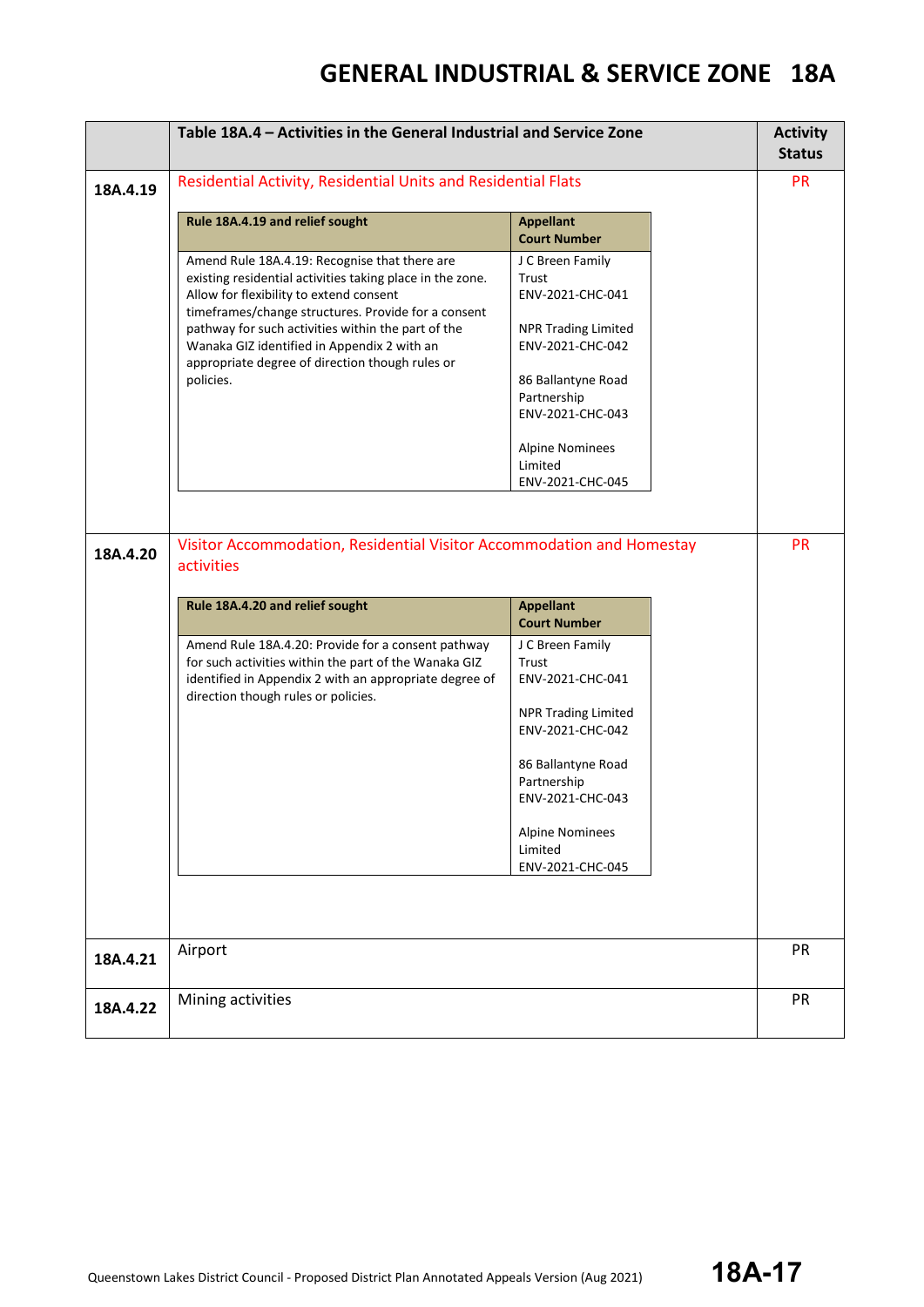### **18A.5 Rules – Standards**

|         | Table 18A.5 - Standards for activities located within the General<br><b>Industrial and Service Zone</b>                                                                                                                                                                                                                                                                                                                                                                                                                                                         |                                                                                                                                                                                                      | <b>Non-compliance status</b>                                                                                                                                                                        |
|---------|-----------------------------------------------------------------------------------------------------------------------------------------------------------------------------------------------------------------------------------------------------------------------------------------------------------------------------------------------------------------------------------------------------------------------------------------------------------------------------------------------------------------------------------------------------------------|------------------------------------------------------------------------------------------------------------------------------------------------------------------------------------------------------|-----------------------------------------------------------------------------------------------------------------------------------------------------------------------------------------------------|
| 18A.5.1 | Ancillary Office, Retail and Commercial activities                                                                                                                                                                                                                                                                                                                                                                                                                                                                                                              |                                                                                                                                                                                                      | <b>RD</b>                                                                                                                                                                                           |
|         | The total area used for the activity within a building shall<br>a.<br>not exceed 30% of GFA excluding any outdoor area<br>provided for in d. below;                                                                                                                                                                                                                                                                                                                                                                                                             |                                                                                                                                                                                                      | Discretion is restricted to:<br>the relationship of the<br>a.<br>activity to Industrial or                                                                                                          |
|         | The activity shall occur within the same building as the<br>$b_{\cdot}$<br>associated Industrial or Service activity, except where<br>provided for in d. below;                                                                                                                                                                                                                                                                                                                                                                                                 |                                                                                                                                                                                                      | Service activities operating<br>on the site and the extent<br>to which the activity is<br>clearly ancillary to                                                                                      |
|         | For Retail and Commercial activities, only goods<br>$C_{\star}$<br>fabricated,<br>manufactured,<br>distributed, maintained or repaired in association with an<br>Industrial or Service activity may be sold from the site;                                                                                                                                                                                                                                                                                                                                      | processed,<br>packaged,                                                                                                                                                                              | <b>Industrial or Service</b><br>activities;<br>b. reasons why the activity<br>could not reasonably locate<br>in another zone;                                                                       |
|         | Any part of the activity which stores, displays or otherwise<br>$d_{\cdot}$<br>operates outside a building shall be contained within a<br>single area not exceeding 10 $m2$ that directly adjoins and<br>can be directly accessed from the building; and                                                                                                                                                                                                                                                                                                        |                                                                                                                                                                                                      | c. cumulative effects on<br>industrial development<br>capacity;<br>d. reverse sensitivity effects<br>on surrounding Industrial                                                                      |
|         | Where the activity fronts the street and is located on the<br>e.<br>ground floor, there shall be visually transparent glazing on<br>the elevation facing the street for a minimum of 20% of<br>that elevation.                                                                                                                                                                                                                                                                                                                                                  |                                                                                                                                                                                                      | and Service activities;<br>e. the scale of the activity in<br>terms of the total indoor<br>and outdoor area required,<br>the number of staff and                                                    |
|         | out in Table 5 of Chapter 36 (Noise).                                                                                                                                                                                                                                                                                                                                                                                                                                                                                                                           | Note: Any Critical Listening Environments will be assessed<br>against those noise insulation and ventilation requirements set                                                                        |                                                                                                                                                                                                     |
|         | Rule 18A.5.1 and relief sought                                                                                                                                                                                                                                                                                                                                                                                                                                                                                                                                  | <b>Appellant</b><br><b>Court Number</b>                                                                                                                                                              | manoeuvring and loading;<br>g. the location of the activity                                                                                                                                         |
|         | Delete Rule 18A.5.1 as follows:<br>Ancillary Office, Retail and Commercial<br>activities<br>a. The total area used for the activity<br>within a building shall<br>not exceed 30% of GFA excluding any<br>outdoor area provided for in d. below;<br>b. The activity shall occur within the<br>same building as the associated<br>Industrial or Service activity, except<br>where provided for in d. below;<br>c. For Retail and Commercial activities,<br>only goods manufactured, fabricated,<br>processed, packaged,<br>distributed, maintained or repaired in | J C Breen Family Trust<br>ENV-2021-CHC-041<br><b>NPR Trading Limited</b><br>ENV-2021-CHC-042<br>86 Ballantyne Road<br>Partnership<br>ENV-2021-CHC-043<br>Alpine Nominees Limited<br>ENV-2021-CHC-045 | on the site and within the<br>building or unit; and<br>h. visual effects including any<br>signage, colour, materials,<br>outdoor storage and other<br>outdoor area associated<br>with the activity. |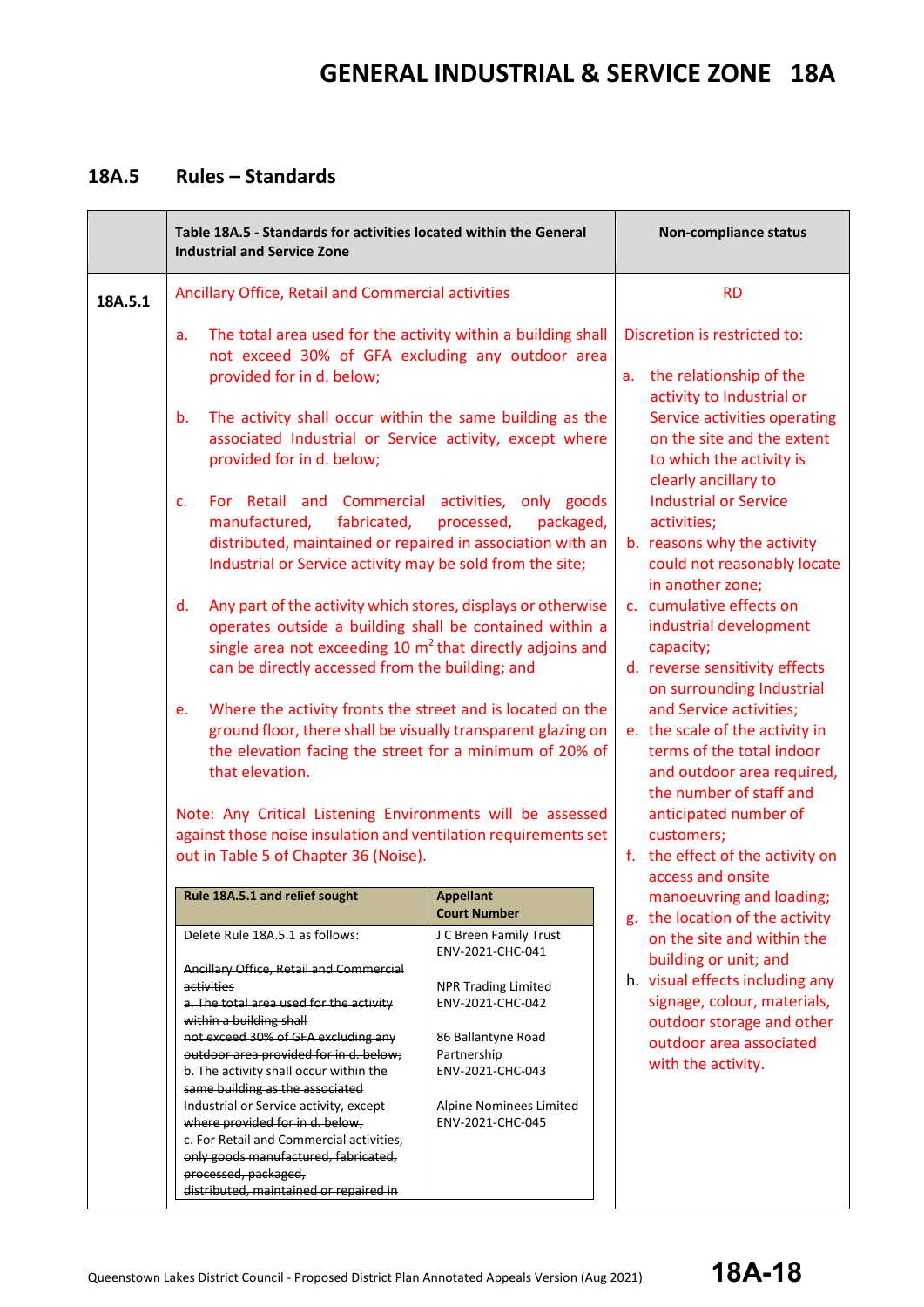|         | Table 18A.5 - Standards for activities located within the General<br><b>Industrial and Service Zone</b>                                                                                                                                                                                                                                                                                                                                                                                                                                                                                                                                                                                                                                    |                                                        | <b>Non-compliance status</b> |
|---------|--------------------------------------------------------------------------------------------------------------------------------------------------------------------------------------------------------------------------------------------------------------------------------------------------------------------------------------------------------------------------------------------------------------------------------------------------------------------------------------------------------------------------------------------------------------------------------------------------------------------------------------------------------------------------------------------------------------------------------------------|--------------------------------------------------------|------------------------------|
|         | association with an Industrial or Service<br>activity may be sold from the site;<br>d. Any part of the activity which stores,<br>displays or otherwise operates outside a<br>building shall be contained within a<br>single area not exceeding 10 m2 that<br>directly adjoins and can be directly<br>accessed from the building; and<br>e. Where the activity fronts the street<br>and is located on the ground floor, there<br>shall be visually transparent glazing on<br>the elevation facing the street for a<br>minimum of 20% of that elevation.<br><b>Note: Any Critical Listening Environments</b><br>will be assessed against those noise<br>insulation and ventilation requirements<br>set out in Table 5 of Chapter 36 (Noise). |                                                        |                              |
| 18A.5.2 | Existing Office, Commercial or Retail activities provided for<br>under 18A.4.5:                                                                                                                                                                                                                                                                                                                                                                                                                                                                                                                                                                                                                                                            |                                                        | <b>NC</b>                    |
|         | a. Must occur within the same building or tenancy on the<br>same site as the lawfully established activity; and                                                                                                                                                                                                                                                                                                                                                                                                                                                                                                                                                                                                                            |                                                        |                              |
|         | b. Must not result in an increase to:<br>Ť.<br>established activity of more than 10%;                                                                                                                                                                                                                                                                                                                                                                                                                                                                                                                                                                                                                                                      | the gross floor area occupied by the existing lawfully |                              |
|         | ii.<br>established activity.                                                                                                                                                                                                                                                                                                                                                                                                                                                                                                                                                                                                                                                                                                               | any outdoor area occupied by the existing lawfully     |                              |
|         | Rule 18A.5.2 and relief sought                                                                                                                                                                                                                                                                                                                                                                                                                                                                                                                                                                                                                                                                                                             | <b>Appellant</b><br><b>Court Number</b>                |                              |
|         | Delete Rule 18A.5.2 as follows:                                                                                                                                                                                                                                                                                                                                                                                                                                                                                                                                                                                                                                                                                                            | J C Breen Family Trust<br>ENV-2021-CHC-041             |                              |
|         | <b>Existing Office, Commercial or Retail</b><br>activities provided for<br>under 18A.4.5:<br>a. Must occur within the same building or                                                                                                                                                                                                                                                                                                                                                                                                                                                                                                                                                                                                     | <b>NPR Trading Limited</b><br>ENV-2021-CHC-042         |                              |
|         | tenancy on the same site as the lawfully<br>established activity; and<br>b. Must not result in an increase to:<br>i. the gross floor area occupied by the                                                                                                                                                                                                                                                                                                                                                                                                                                                                                                                                                                                  | 86 Ballantyne Road<br>Partnership<br>ENV-2021-CHC-043  |                              |
|         | existing lawfully established activity of<br>more than 10%;<br>ii. any outdoor area occupied by the<br>existing lawfully established activity.                                                                                                                                                                                                                                                                                                                                                                                                                                                                                                                                                                                             | Alpine Nominees Limited<br>ENV-2021-CHC-045            |                              |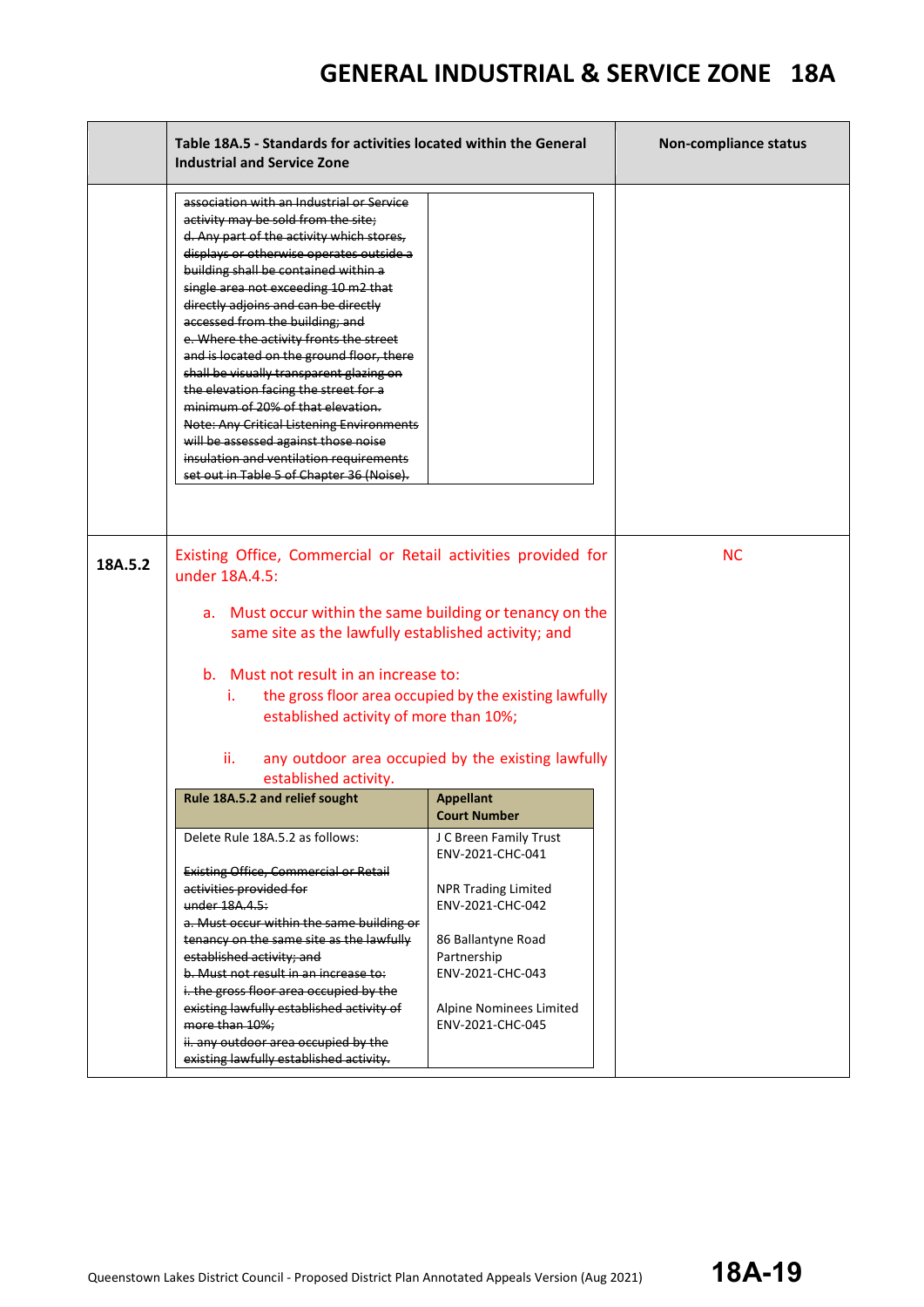|         | Table 18A.5 - Standards for activities located within the General<br><b>Industrial and Service Zone</b>                                                                                                                                                                                                                                                                                                                                                                                                                                                                                                                                                                                                                                                                                                                                                         |                                                                                                                                                                                                  | Non-compliance status |
|---------|-----------------------------------------------------------------------------------------------------------------------------------------------------------------------------------------------------------------------------------------------------------------------------------------------------------------------------------------------------------------------------------------------------------------------------------------------------------------------------------------------------------------------------------------------------------------------------------------------------------------------------------------------------------------------------------------------------------------------------------------------------------------------------------------------------------------------------------------------------------------|--------------------------------------------------------------------------------------------------------------------------------------------------------------------------------------------------|-----------------------|
|         | Amend Rule 18A.4.5 as follows:<br>Existing Office, Commercial or Retail<br>activities provided for under 18A.4.5:<br>a. Must occur within the same building or<br>tenancy on the same site as the lawfully<br>established or consented activity;<br>and<br>b. Must not result in an increase to:<br>i. the gross floor area occupied by the<br>existing lawfully established or<br>consented activity of more than 1030%;<br>ii. any outdoor area occupied by the<br>existing lawfully established or<br>consented activity of more than 30%.<br>Non-compliance status: NCD                                                                                                                                                                                                                                                                                     | <b>Schist Holdings Limited</b><br>ENV-2021-CHC-051                                                                                                                                               |                       |
| 18A.5.3 | Commercial sale of food and beverages including restaurants,<br>takeaway food bars and Licensed Premises (excluding the sale<br>of liquor)<br>The total area used for the activity shall not exceed 60m <sup>2</sup> .<br>a.<br>This includes any area contained within a building and any<br>area located outside of a building used for storage,<br>display, seating or otherwise associated with the activity;<br>Any outdoor area used for the activity shall be directly<br>b.<br>accessible from and adjoin the building containing the<br>activity;<br>Any Licensed Premises shall be ancillary to an Industrial<br>c.<br>activity; and<br>Any part of a building used as a public entry, or as outdoor<br>d.<br>seating or display, for the activity shall be landscaped to<br>distinguish its function from other activities operating on<br>the site. |                                                                                                                                                                                                  | <b>NC</b>             |
|         | Rule 18A.5.3 and relief sought<br>Delete Rule 18A.5.3 as follows:<br>Commercial sale of food and beverages<br>including restaurants, takeaway food<br>bars and Licensed Premises (excluding<br>the sale of liquor)<br>a. The total area used for the activity<br>shall not exceed 60m <sup>2</sup> .<br>This includes any area contained within a<br>building and any                                                                                                                                                                                                                                                                                                                                                                                                                                                                                           | <b>Appellant</b><br><b>Court Number</b><br>J C Breen Family Trust<br>ENV-2021-CHC-041<br><b>NPR Trading Limited</b><br>ENV-2021-CHC-042<br>86 Ballantyne Road<br>Partnership<br>ENV-2021-CHC-043 |                       |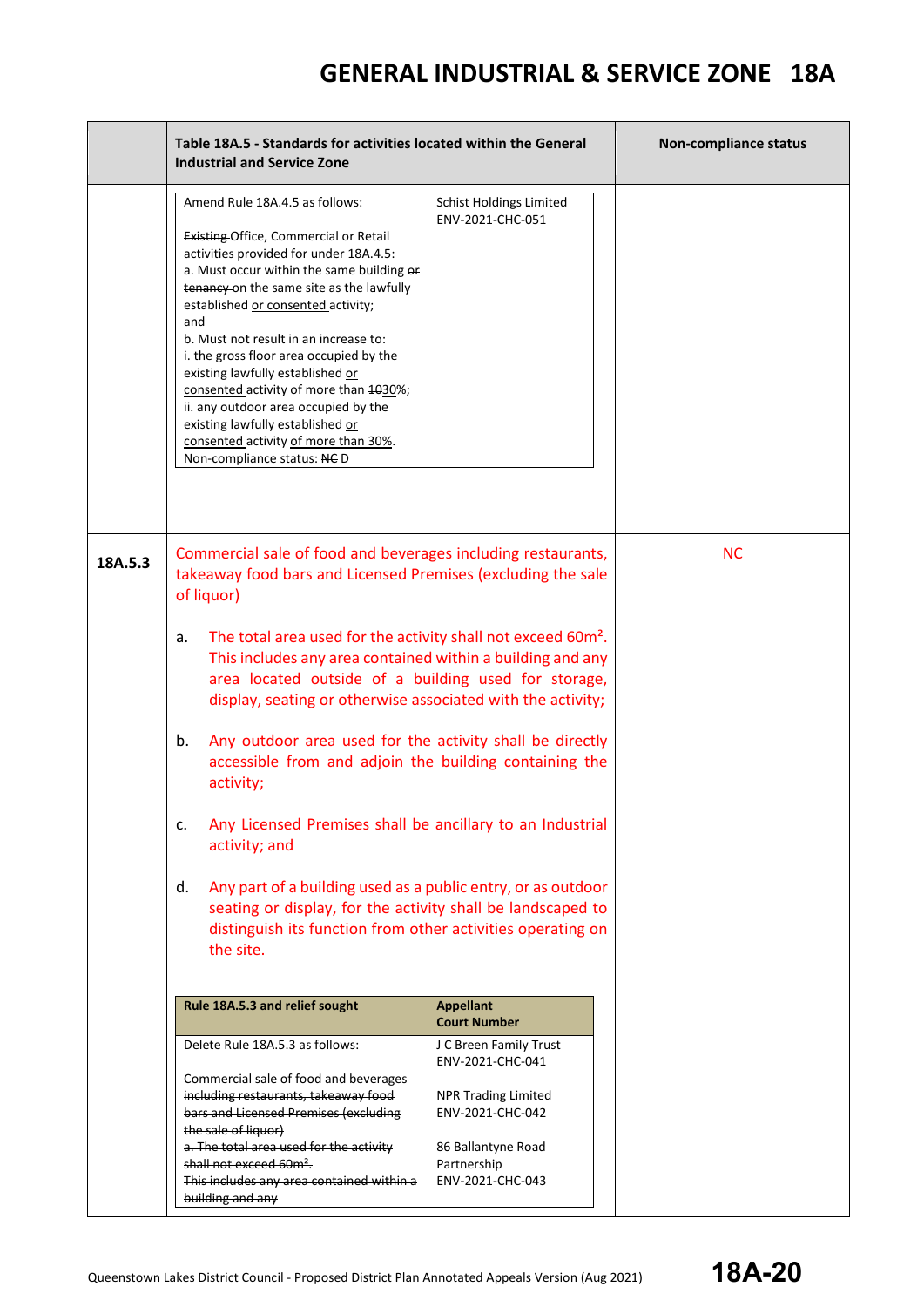|         | Table 18A.5 - Standards for activities located within the General<br><b>Industrial and Service Zone</b>                                                                                                                                                                                                                                                                                                                                                                                                                                                                                                                                                                              | <b>Non-compliance status</b>                                                                                                                                                                                                                                                                                                                                                                                                                                                               |
|---------|--------------------------------------------------------------------------------------------------------------------------------------------------------------------------------------------------------------------------------------------------------------------------------------------------------------------------------------------------------------------------------------------------------------------------------------------------------------------------------------------------------------------------------------------------------------------------------------------------------------------------------------------------------------------------------------|--------------------------------------------------------------------------------------------------------------------------------------------------------------------------------------------------------------------------------------------------------------------------------------------------------------------------------------------------------------------------------------------------------------------------------------------------------------------------------------------|
|         | area located outside of a building used<br>Alpine Nominees Limited<br>ENV-2021-CHC-045<br>for storage,<br>display, seating or otherwise associated<br>with the activity;<br>b. Any outdoor area used for the activity<br>shall be directly<br>accessible from and adjoin the building<br>containing the activity;<br>c. Any Licensed Premises shall be<br>ancillary to an Industrial<br>activity; and<br>d. Any part of a building used as a public<br>entry, or as outdoor seating or display,<br>for the activity shall be landscaped to<br>distinguish its function from other<br>activities operating on the site.                                                               |                                                                                                                                                                                                                                                                                                                                                                                                                                                                                            |
| 18A.5.4 | Minimum Boundary Setbacks<br>Road boundary setbacks<br>a.<br>i.<br>fronting any of the following residential zones - 7m<br>Lower Density Suburban Residential Zone<br>Medium Density Residential Zone<br>٠<br>High Density Residential Zone<br><b>Meadow Park Special Zone</b><br>Large Lot Residential Zone<br>all other road boundaries - 3m<br>ii.<br>iii.<br>State Highway boundaries - 5m<br>Internal boundary setbacks<br>b.<br>where a site adjoins any other zone outside of the<br>i.<br>General Industrial and Service Zone - 7m<br>ii.<br>no minimum internal setbacks are required where<br>a site adjoins other sites within the General<br>Industrial and Service Zone | <b>RD</b><br>Discretion is restricted to:<br>visual effects of the height,<br>a.<br>scale, location and<br>appearance of the built<br>form when viewed from<br>adjacent sites, roads and<br>public places;<br>the nature of the activity,<br>b.<br>including any noise,<br>vibration, odour, dust,<br>glare, traffic or any other<br>nuisance effects;<br>landscaping and screening;<br>c.<br>and<br>compatibility with the<br>d.<br>appearance, layout and<br>scale of surrounding sites. |
| 18A.5.5 | <b>Building coverage</b><br>Maximum building coverage of 75%                                                                                                                                                                                                                                                                                                                                                                                                                                                                                                                                                                                                                         | <b>RD</b><br>Discretion is restricted to:<br>site layout and the<br>а.<br>location of buildings;<br>traffic effects of additional<br>b.<br>building coverage                                                                                                                                                                                                                                                                                                                               |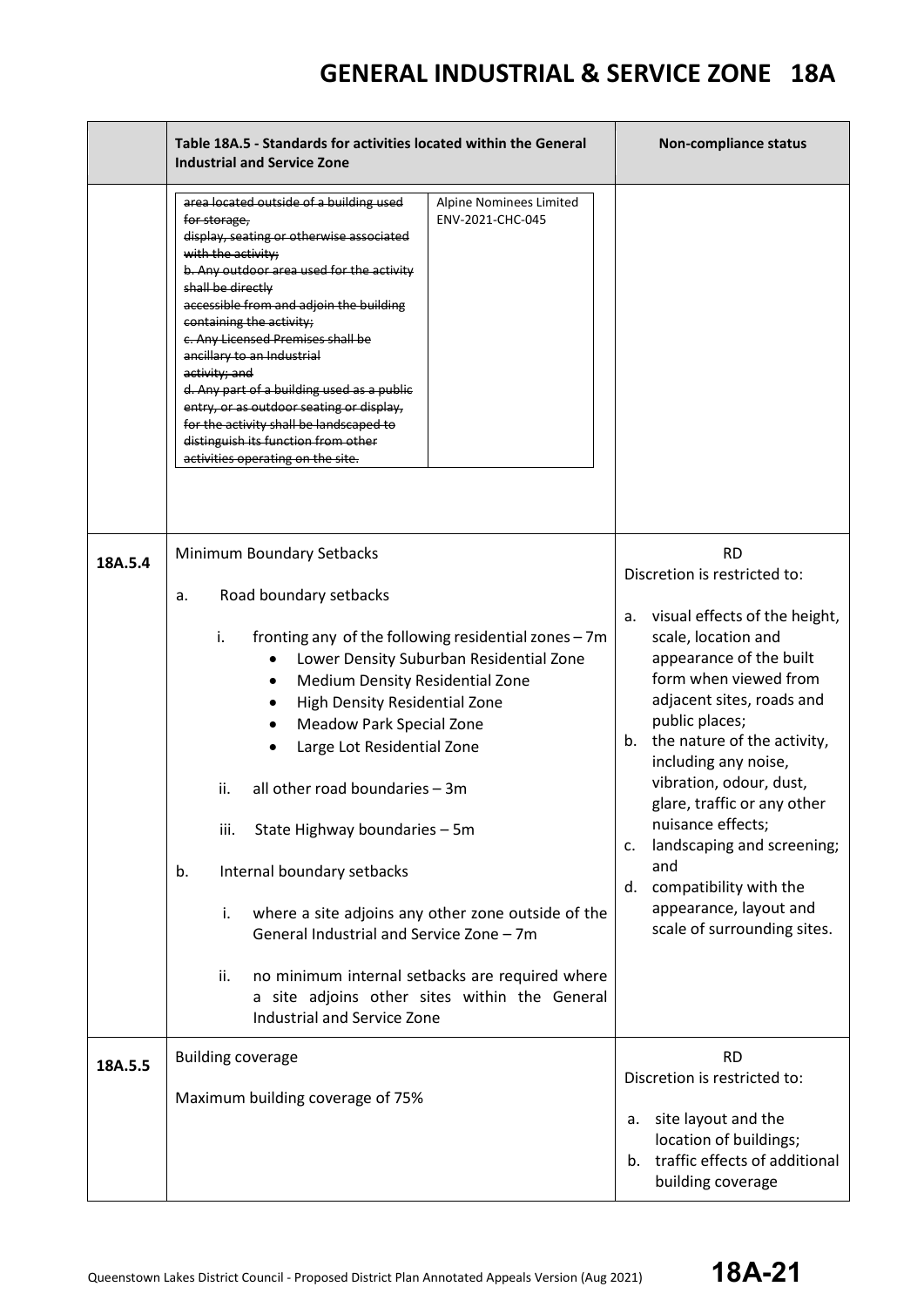|         | Table 18A.5 - Standards for activities located within the General<br><b>Industrial and Service Zone</b>                                                                                                                                                                                                                                                                                                                                                                                                                         | Non-compliance status                                                                                                                                                                                                                                                                                                                                                                                                  |
|---------|---------------------------------------------------------------------------------------------------------------------------------------------------------------------------------------------------------------------------------------------------------------------------------------------------------------------------------------------------------------------------------------------------------------------------------------------------------------------------------------------------------------------------------|------------------------------------------------------------------------------------------------------------------------------------------------------------------------------------------------------------------------------------------------------------------------------------------------------------------------------------------------------------------------------------------------------------------------|
|         |                                                                                                                                                                                                                                                                                                                                                                                                                                                                                                                                 | including adequate<br>provision of access,<br>loading and manoeuvring;<br>c. visual effects of the<br>height, scale, location and<br>appearance of the built<br>form when viewed from<br>adjacent sites, roads and<br>public places;<br>d. landscaping and<br>screening; and<br>e. adequate provision and<br>location of outdoor<br>storage space, including<br>waste and recycling<br>storage and servicing<br>areas. |
| 18A.5.6 | <b>Building Height</b>                                                                                                                                                                                                                                                                                                                                                                                                                                                                                                          | <b>NC</b>                                                                                                                                                                                                                                                                                                                                                                                                              |
|         | Maximum building height of 10m except where specified in<br>Rule 18A.5.7 and 18A.5.8 below.                                                                                                                                                                                                                                                                                                                                                                                                                                     |                                                                                                                                                                                                                                                                                                                                                                                                                        |
| 18A.5.7 | Building Height - Wanaka General Industrial and Service Zone<br>land identified on the District Plan web mapping application<br>located between Connell Terrace and Gordon Road                                                                                                                                                                                                                                                                                                                                                 | <b>NC</b>                                                                                                                                                                                                                                                                                                                                                                                                              |
|         | Maximum building height of 7 metres except where specified<br>in Rule 18A.5.8 below.                                                                                                                                                                                                                                                                                                                                                                                                                                            |                                                                                                                                                                                                                                                                                                                                                                                                                        |
| 18A.5.8 | Building Height - Sites adjoining or separated by a road from<br>any of the following zones<br>Lower Density Suburban Residential Zone<br>Medium Density Residential Zone<br>High Density Residential Zone<br><b>Meadow Park Special Zone</b><br>Large Lot Residential Zone<br>a. Maximum building height of 7m;<br>b. A recession plane applies for all buildings which is inclined<br>towards the site from a point 3m above ground level at the<br>following angles:<br>45º applied on the northern site boundary; and<br>i. | <b>NC</b>                                                                                                                                                                                                                                                                                                                                                                                                              |
|         | 35º applied on all other site boundaries.<br>ii.                                                                                                                                                                                                                                                                                                                                                                                                                                                                                |                                                                                                                                                                                                                                                                                                                                                                                                                        |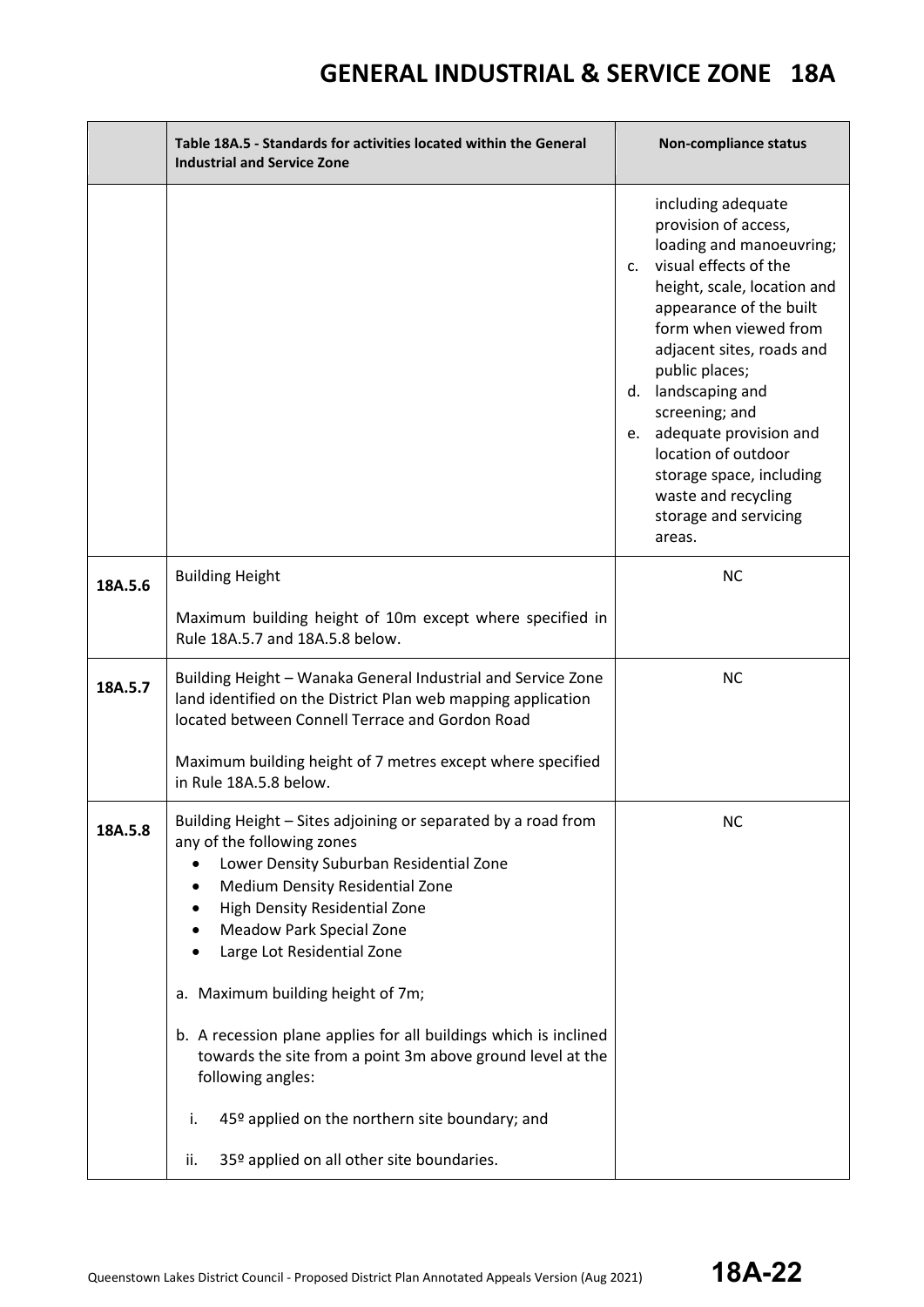|         | Table 18A.5 - Standards for activities located within the General<br><b>Industrial and Service Zone</b>                                                                                                                                                                                                                                                                                                                                                                                                                                                                                                                                                                                                                                                                                                                                                                                                                                                                                                                                                             | <b>Non-compliance status</b>                                                                |                                                                                                                           |
|---------|---------------------------------------------------------------------------------------------------------------------------------------------------------------------------------------------------------------------------------------------------------------------------------------------------------------------------------------------------------------------------------------------------------------------------------------------------------------------------------------------------------------------------------------------------------------------------------------------------------------------------------------------------------------------------------------------------------------------------------------------------------------------------------------------------------------------------------------------------------------------------------------------------------------------------------------------------------------------------------------------------------------------------------------------------------------------|---------------------------------------------------------------------------------------------|---------------------------------------------------------------------------------------------------------------------------|
| 18A.5.9 | Glare                                                                                                                                                                                                                                                                                                                                                                                                                                                                                                                                                                                                                                                                                                                                                                                                                                                                                                                                                                                                                                                               |                                                                                             | <b>RD</b>                                                                                                                 |
|         | All lighting shall comply with the following:                                                                                                                                                                                                                                                                                                                                                                                                                                                                                                                                                                                                                                                                                                                                                                                                                                                                                                                                                                                                                       |                                                                                             | Discretion is restricted to:<br>a. Effects of glare on amenity<br>values, the transportation<br>network and the night sky |
|         | All exterior lighting, other than footpath or pedestrian<br>a.<br>link amenity lighting, installed on sites or buildings<br>within the zone shall be directed away from adjacent<br>sites, roads and public places, and so as to limit the<br>effects on the night sky;                                                                                                                                                                                                                                                                                                                                                                                                                                                                                                                                                                                                                                                                                                                                                                                             |                                                                                             |                                                                                                                           |
|         | No activity shall result in greater than 10 lux spill<br>b.<br>(horizontal and vertical) of light onto any adjoining<br>property within the Zone, measured at any point inside<br>the boundary of any adjoining property; and                                                                                                                                                                                                                                                                                                                                                                                                                                                                                                                                                                                                                                                                                                                                                                                                                                       |                                                                                             |                                                                                                                           |
|         | No activity on any site shall result in greater than 3 lux<br>c.<br>spill (horizontal and vertical) of light onto any adjoining<br>property which is zoned residential (including the<br>Meadow Park Special Zone and the Large Lot Residential<br>Zone) measured at any point more than 2m inside the<br>boundary of the adjoining property.                                                                                                                                                                                                                                                                                                                                                                                                                                                                                                                                                                                                                                                                                                                       |                                                                                             |                                                                                                                           |
|         | Rule 18A.5.9 and relief sought                                                                                                                                                                                                                                                                                                                                                                                                                                                                                                                                                                                                                                                                                                                                                                                                                                                                                                                                                                                                                                      | <b>Appellant</b>                                                                            |                                                                                                                           |
|         | Amend Rule 18A.5.9 as follows:<br>Glare<br>All lighting shall comply with the<br>following:<br>a. all exterior lighting, other than<br>footpaths or pedestrian link amenity<br>lighting, installed on sites or buildings<br>within the zone, shall be directed away<br>from adjacent sites, roads, flight paths<br>and public places, and so as to limit the<br>effects on the night sky.<br>b. No activity shall result in greater than<br>10 lux spill (horizontal and vertical) of<br>light onto any adjoining property within<br>the Zone, measured at any point inside<br>the boundary of any adjoining property;<br>and<br>c. No activity on any site shall result in<br>greater than 3 lux spill (horizontal and<br>vertical) of light onto any adjoining<br>property which is zoned residential<br>(including the Meadow Park Special Zone<br>and the Large Lot Residential Zone)<br>measured at any point more than 2m<br>inside the boundary of the adjoining<br>property.<br>Discretion is restricted to:<br>a. Effects of lighting and glare on amenity | <b>Court Number</b><br>Queenstown Airport<br><b>Corporation Limited</b><br>ENV-2021-CHC-048 |                                                                                                                           |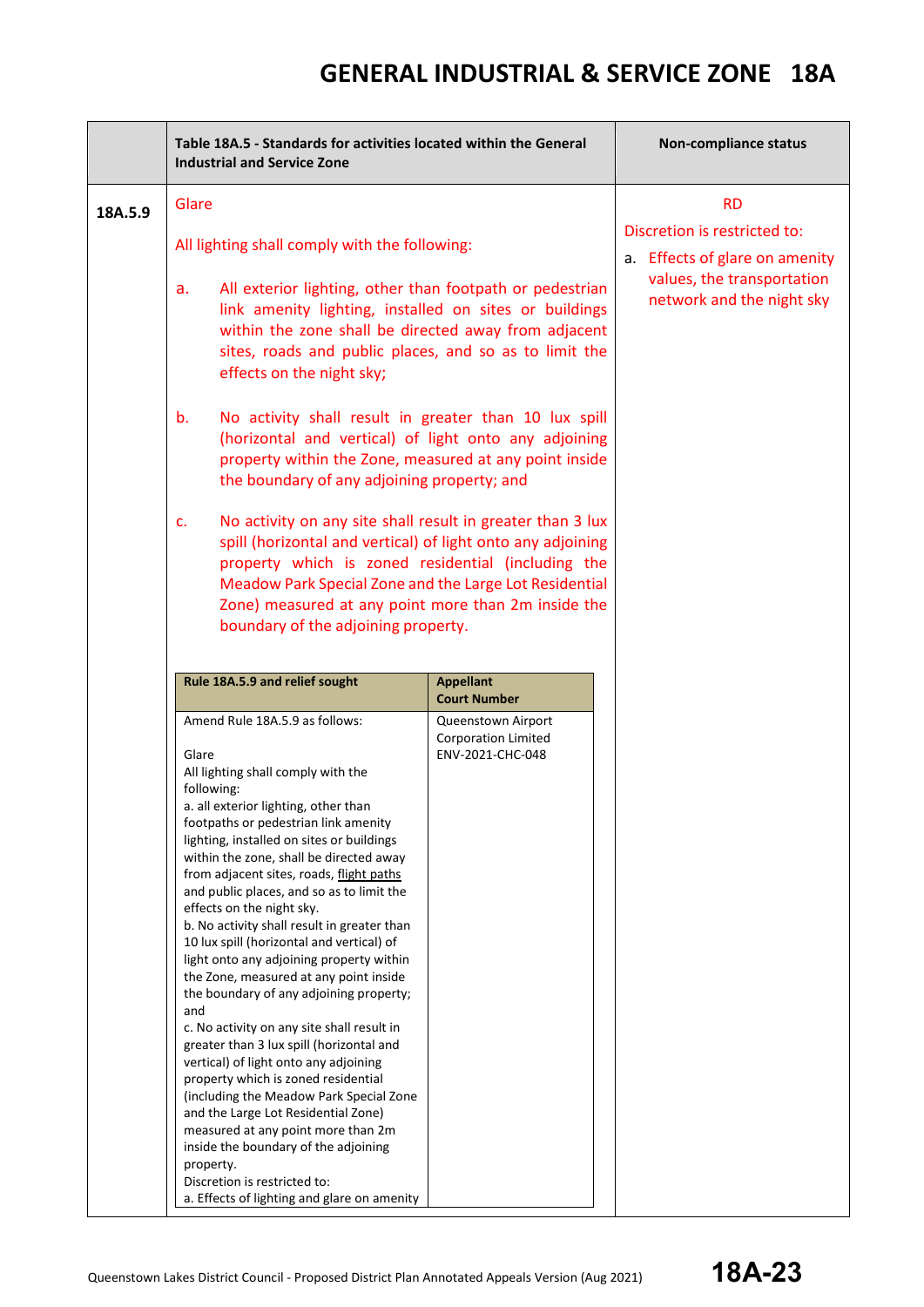|          | Table 18A.5 - Standards for activities located within the General<br><b>Industrial and Service Zone</b>                                                                                                                                                                                                                                                                                                                                                                                                                                                                                                       | <b>Non-compliance status</b>                                                                                                                                                                                                                                                                                                                                                                                                                                                                                                                   |
|----------|---------------------------------------------------------------------------------------------------------------------------------------------------------------------------------------------------------------------------------------------------------------------------------------------------------------------------------------------------------------------------------------------------------------------------------------------------------------------------------------------------------------------------------------------------------------------------------------------------------------|------------------------------------------------------------------------------------------------------------------------------------------------------------------------------------------------------------------------------------------------------------------------------------------------------------------------------------------------------------------------------------------------------------------------------------------------------------------------------------------------------------------------------------------------|
|          | values, the transportation network,<br>aircraft operations and the night sky.                                                                                                                                                                                                                                                                                                                                                                                                                                                                                                                                 |                                                                                                                                                                                                                                                                                                                                                                                                                                                                                                                                                |
| 18A.5.10 | Outdoor storage<br>All outdoor storage shall comply with the following:<br>not be located within any road boundary setbacks; and<br>a.<br>where adjoining any zone, excluding the Rural Zone,<br>b.<br>shall be screened by a solid fence at least 2m in height<br>or by dense planting of the same height.                                                                                                                                                                                                                                                                                                   | <b>RD</b><br>Discretion is restricted to the<br>following:<br>a. visual impacts of the<br>material to be stored<br>within the setback when<br>viewed from adjacent<br>sites, roads and public<br>places;<br>the nature of the activity,<br>b.<br>including any noise,<br>vibration, odour, dust,<br>glare or any other<br>nuisance effects emitted<br>from the activity;<br>the type and volume of<br>c.<br>material to be stored;<br>d. landscaping and<br>screening; and<br>whether pedestrian or<br>e.<br>vehicle access is<br>compromised. |
| 18A.5.11 | <b>Fencing</b><br>Any site adjoining any of the following zones shall<br>a.<br>establish a solid fence at least 2m in height, or dense<br>planting that shall achieve the same height, along the<br>site boundary;<br>Lower Density Suburban Residential Zone<br><b>Medium Density Residential Zone</b><br><b>High Density Residential Zone</b><br>٠<br><b>Meadow Park Special Zone</b><br>٠<br>Large Lot Residential Zone<br>b.<br>In the General Industrial and Service Zone in Wanaka,<br>the following additional standards shall apply in regard<br>to Building Restriction areas shown on any structure | <b>RD</b><br>Discretion is restricted to the<br>following:<br>a. visual impacts of the<br>material to be stored<br>when viewed from<br>adjacent sites, roads and<br>public places;<br>b. the nature and scale of<br>the activity;<br>the type and volume of<br>$C_{\star}$<br>materials to be stored;<br>and                                                                                                                                                                                                                                   |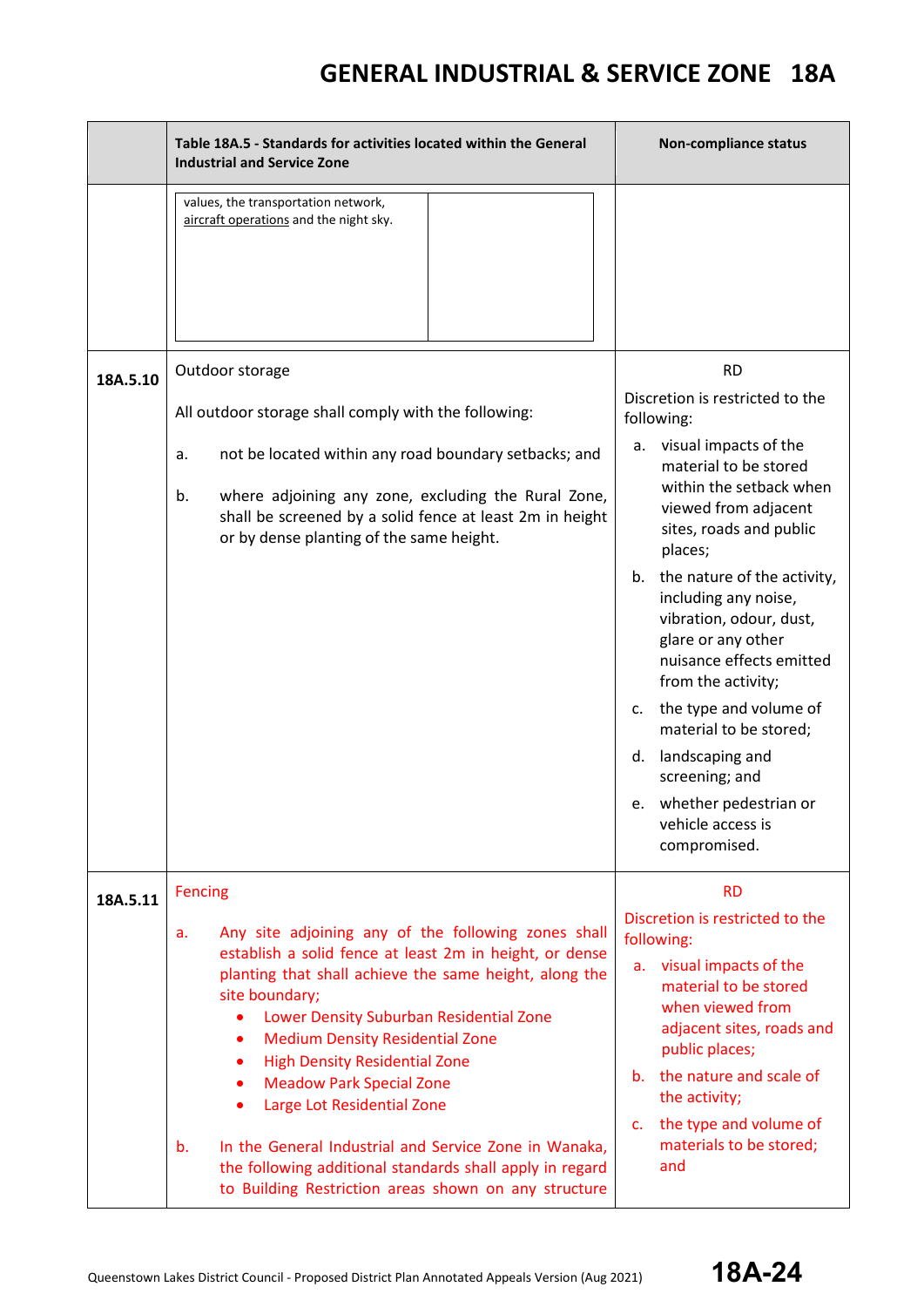| Table 18A.5 - Standards for activities located within the General<br><b>Industrial and Service Zone</b>                                                                                                                                                                                                                                                                                                                                                                                                                                                                                                                                                                                                                                                                                                                                                                                                                              |                                                                                                        | Non-compliance status               |
|--------------------------------------------------------------------------------------------------------------------------------------------------------------------------------------------------------------------------------------------------------------------------------------------------------------------------------------------------------------------------------------------------------------------------------------------------------------------------------------------------------------------------------------------------------------------------------------------------------------------------------------------------------------------------------------------------------------------------------------------------------------------------------------------------------------------------------------------------------------------------------------------------------------------------------------|--------------------------------------------------------------------------------------------------------|-------------------------------------|
| Chapter<br>shown<br>plan<br>in.<br>Development):                                                                                                                                                                                                                                                                                                                                                                                                                                                                                                                                                                                                                                                                                                                                                                                                                                                                                     | (Subdivision<br>27<br>and                                                                              | landscaping and<br>d.<br>screening. |
| i.<br>be no higher than 1.2m                                                                                                                                                                                                                                                                                                                                                                                                                                                                                                                                                                                                                                                                                                                                                                                                                                                                                                         | Fences on or within 4m of open space areas shall                                                       |                                     |
| ii.<br>area.                                                                                                                                                                                                                                                                                                                                                                                                                                                                                                                                                                                                                                                                                                                                                                                                                                                                                                                         | This standard shall not apply to fences which are<br>at right angles to the boundary of the open space |                                     |
| No razor wire or barbed wire shall be used on any fencing.<br>c.                                                                                                                                                                                                                                                                                                                                                                                                                                                                                                                                                                                                                                                                                                                                                                                                                                                                     |                                                                                                        |                                     |
| Rule 18A.5.11 and relief sought                                                                                                                                                                                                                                                                                                                                                                                                                                                                                                                                                                                                                                                                                                                                                                                                                                                                                                      | <b>Appellant</b><br><b>Court Number</b>                                                                |                                     |
| Site-specific relief as part of a requested<br>rezoning:                                                                                                                                                                                                                                                                                                                                                                                                                                                                                                                                                                                                                                                                                                                                                                                                                                                                             | <b>Universal Developments</b><br>Hawea Limited<br>ENV-2021-CHC-037                                     |                                     |
| Amend Rule 18A.5.11 as follows:                                                                                                                                                                                                                                                                                                                                                                                                                                                                                                                                                                                                                                                                                                                                                                                                                                                                                                      |                                                                                                        |                                     |
| 18A.5.11 Fencing<br>a. Any site adjoining any of the following<br>zones shall establish a solid fence at least<br>2m in height, or dense planting that shall<br>achieve the same height, along the site<br>boundary;<br>• Lower Density Suburban Residential<br>Zone<br>• Medium Density Residential Zone<br>• High Density Residential Zone<br>• Meadow Park Special Zone<br>• Large Lot Residential Zone<br>b. In the General Industrial Zone in<br>Wanaka and Hāwea, the following<br>additional standards shall apply in regard<br>to Building Restriction areas shown on<br>any structure plan shown in Chapter 27<br>(Subdivision and Development)<br>i. Fences on or within 4m of open space<br>areas shall be no higher than 1.2m<br>ii. This standard shall not apply to fences<br>which are at right angles to the boundary<br>of the open space area.<br>c. No razor wire or barbed wire shall be<br>used on any fencing. |                                                                                                        |                                     |
|                                                                                                                                                                                                                                                                                                                                                                                                                                                                                                                                                                                                                                                                                                                                                                                                                                                                                                                                      |                                                                                                        |                                     |

#### **18A.6 Non-Notification of Applications**

- **18A.6.1 Except as provided for under Rule 18A6.1.3 the following restricted discretionary activities shall not require the written approval of other persons and shall not be notified or limitednotified:**
- 18A.6.1.1 18A.4.6 Buildings